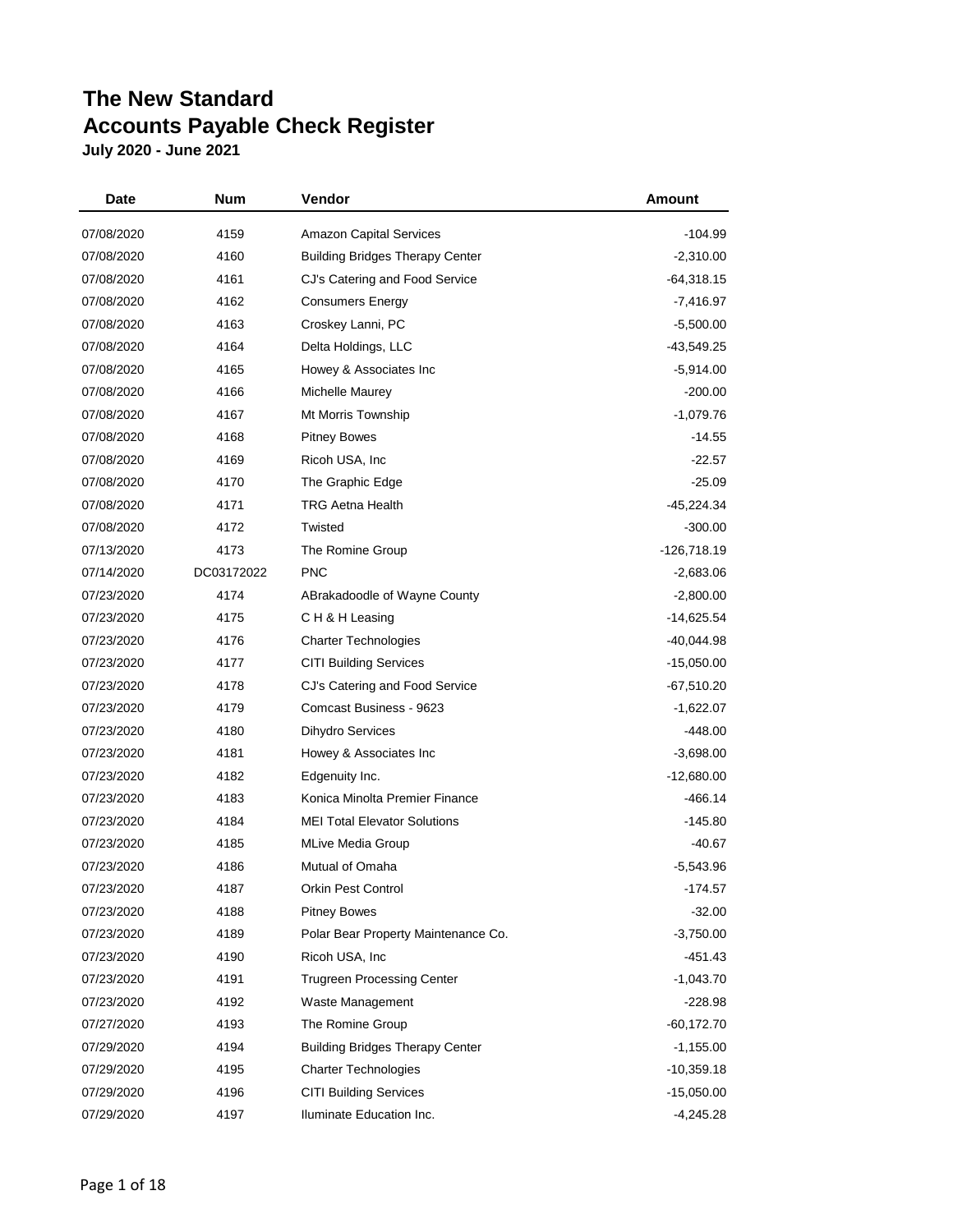| Date       | Num        | Vendor                                   | <b>Amount</b> |
|------------|------------|------------------------------------------|---------------|
| 07/29/2020 | 4198       | Northwest Evaluation Association         | -8,737.50     |
| 07/29/2020 | 4199       | The Romine Group                         | $-33,892.96$  |
| 07/29/2020 | 4200       | The Romine Group                         | -135,000.00   |
| 08/04/2020 | 4201       | Delta Holdings, LLC                      | -10,451.82    |
| 08/04/2020 | 4202       | <b>Outfront Media</b>                    | $-5,000.00$   |
| 08/13/2020 | 4203       | The Romine Group                         | -170,025.22   |
| 08/13/2020 | 4204       | <b>TRG Aetna Health</b>                  | -44,837.86    |
| 08/13/2020 | 4205       | <b>Blue Outdoor LLC</b>                  | $-850.00$     |
| 08/13/2020 | 4206       | <b>Charter Technologies</b>              | $-14,074.25$  |
| 08/13/2020 | 4207       | Citizen's Insurance Company              | $-568.00$     |
| 08/13/2020 | 4208       | Twisted                                  | $-300.00$     |
| 08/13/2020 | 4209       | <b>CITI Building Services</b>            | $-8,573.00$   |
| 08/13/2020 | 4210       | <b>PNC</b>                               | $-1,544.75$   |
| 08/20/2020 | 4211       | The Romine Group                         | $-60,172.69$  |
| 08/26/2020 | DC08262020 | <b>Hyperion Partner</b>                  | -17,818.89    |
| 08/27/2020 | 4212       | CDA Council for Professional Recognition | $-150.00$     |
| 08/27/2020 | 4213       | <b>Charter Technologies</b>              | $-3,331.25$   |
| 08/27/2020 | 4214       | Michelle Maurey                          | $-200.00$     |
| 08/27/2020 | 4215       | The Romine Group                         | $-14,015.96$  |
| 08/27/2020 | 4216       | The Romine Group                         | -140,000.00   |
| 08/29/2020 | <b>ACH</b> | <b>Consumers Energy</b>                  | $-7,343.11$   |
| 08/31/2020 | 4217       | <b>Charter Technologies</b>              | $-71,451.00$  |
| 08/31/2020 | 4218       | The Romine Group                         | -97.64        |
| 09/03/2020 | 4219       | Polar Bear Property Maintenance Co.      | $-12,000.00$  |
| 09/04/2020 | 4220       | Absopure Water                           | $-75.00$      |
| 09/04/2020 | 4221       | <b>Amazon Capital Services</b>           | $-1,453.84$   |
| 09/04/2020 | 4222       | <b>Ascension Genesys Hospital</b>        | $-140.00$     |
| 09/04/2020 | 4223       | CH & H Leasing                           | $-14,625.54$  |
| 09/04/2020 | 4224       | <b>Cintas Corportation</b>               | $-169.75$     |
| 09/04/2020 | 4225       | <b>CITI Building Services</b>            | $-17,050.00$  |
| 09/04/2020 | 4226       | City of Flint                            | $-5,254.72$   |
| 09/04/2020 | 4227       | Comcast Business - 9628                  | -641.16       |
| 09/04/2020 | 4228       | Computer logic Group Inc.                | $-188.16$     |
| 09/04/2020 | 4229       | Convergent Technology Partners, LLC      | $-71.25$      |
| 09/04/2020 | 4230       | Croskey Lanni, PC                        | $-10,500.00$  |
| 09/04/2020 | 4231       | <b>Dihydro Services</b>                  | $-448.00$     |
| 09/04/2020 | 4232       | Howey & Associates Inc                   | $-3,698.00$   |
| 09/04/2020 | 4233       | Konica Minolta Premier Finance           | -460.67       |
| 09/04/2020 | 4234       | Macro Connect, Inc.                      | -356.43       |
| 09/04/2020 | 4235       | McGuffin Mechanical Inc.                 | $-648.50$     |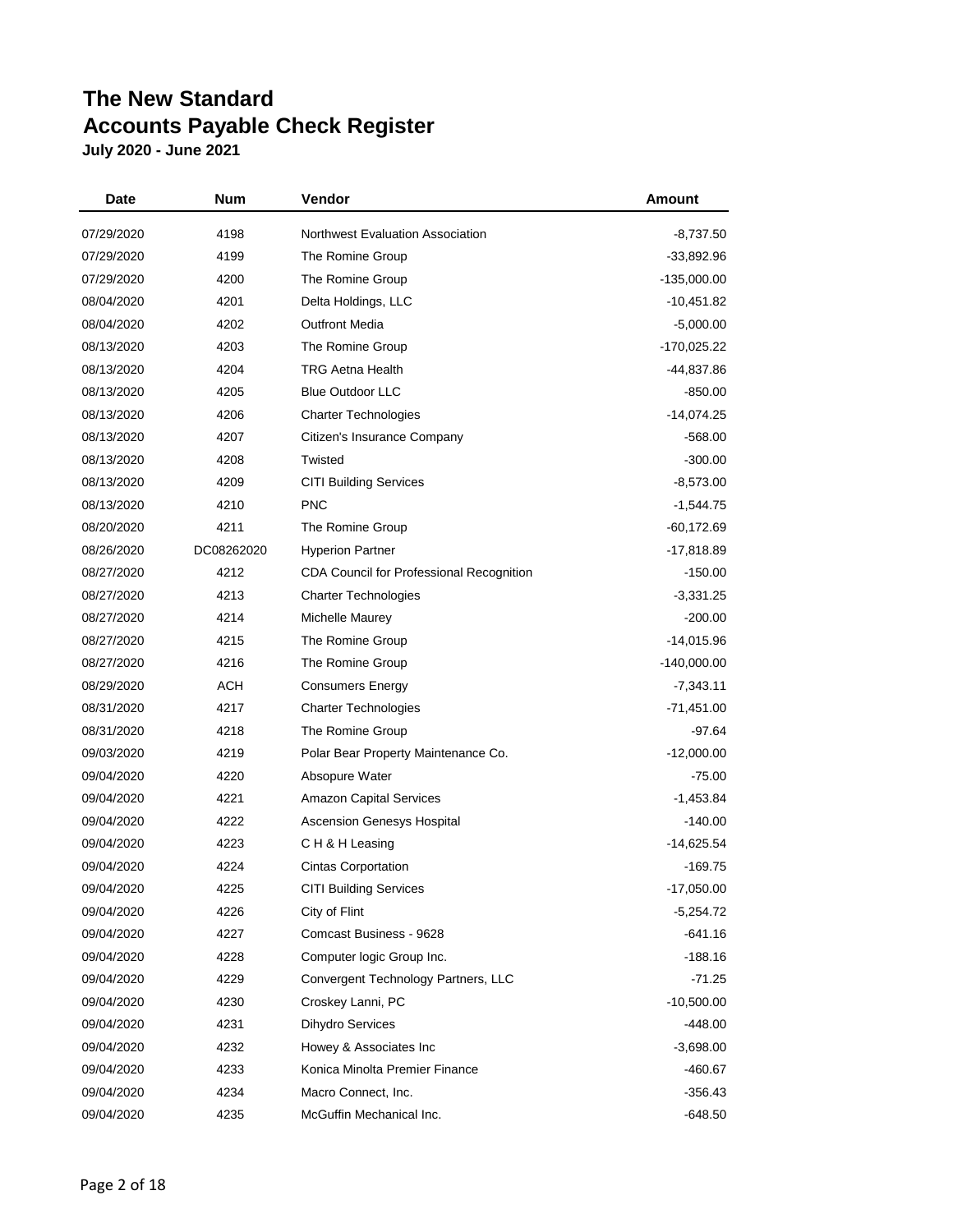| Date       | Num  | Vendor                              | Amount        |
|------------|------|-------------------------------------|---------------|
| 09/04/2020 | 4236 | Michelle Maurey                     | $-200.00$     |
| 09/04/2020 | 4237 | Mt Morris Township                  | $-3,871.52$   |
| 09/04/2020 | 4238 | Mutual of Omaha                     | $-5,181.76$   |
| 09/04/2020 | 4239 | <b>Orkin Pest Control</b>           | -174.57       |
| 09/04/2020 | 4240 | <b>Pitney Bowes</b>                 | $-635.38$     |
| 09/04/2020 | 4241 | <b>Purchase Power</b>               | $-602.86$     |
| 09/04/2020 | 4242 | Ricoh USA, Inc.                     | -958.46       |
| 09/04/2020 | 4243 | Riddell / All American Sports Corp. | $-1,176.07$   |
| 09/04/2020 | 4244 | Sonitrol Tri-County                 | $-28.54$      |
| 09/04/2020 | 4245 | Staples Advantage                   | $-833.02$     |
| 09/04/2020 | 4246 | Comcast Business - 9623             | -817.26       |
| 09/04/2020 | 4247 | Twisted                             | $-300.00$     |
| 09/04/2020 | 4248 | <b>Trugreen Processing Center</b>   | $-1,043.70$   |
| 09/04/2020 | 4249 | <b>TRG Aetna Health</b>             | $-44,874.39$  |
| 09/04/2020 | 4250 | Waste Management                    | -743.64       |
| 09/04/2020 | 4251 | <b>Consumers Energy</b>             | -9,564.28     |
| 09/04/2020 | 4252 | Delta Holdings, LLC                 | $-40,065.31$  |
| 09/05/2020 | 4253 | Ricoh USA, Inc.                     | $-11.67$      |
| 09/05/2020 | 4254 | Waste Management                    | $-281.59$     |
| 09/10/2020 | 4255 | Dakoda Patterson                    | $-2,500.00$   |
| 09/10/2020 | 4256 | Comcast Business - 9623             | -817.26       |
| 09/10/2020 | 4257 | Comcast Business - 9628             | $-325.43$     |
| 09/10/2020 | 4258 | Joddi Mills                         | $-1,142.33$   |
| 09/10/2020 | 4260 | <b>Yvette Justice</b>               | -181.50       |
| 09/14/2020 | 4261 | CJ's Catering and Food Service      | -16,469.67    |
| 09/14/2020 | 4262 | Houghton Mifflin                    | $-4,073.39$   |
| 09/14/2020 | 4263 | <b>Blue Outdoor LLC</b>             | $-850.00$     |
| 09/14/2020 | 4264 | Konica Minolta Premier Finance      | $-460.40$     |
| 09/14/2020 | 4265 | Macomb Mechanical, Inc.             | $-545.00$     |
| 09/14/2020 | 4266 | Phillips Sign & Lighting Inc        | $-300.00$     |
| 09/14/2020 | 4267 | <b>PNC</b>                          | $-2,734.10$   |
| 09/14/2020 | 4268 | <b>Mystery Science</b>              | $-1,249.00$   |
| 09/14/2020 | 4269 | The Romine Group                    | $-140,000.00$ |
| 09/21/2020 | 4270 | CH & H Leasing                      | -14,625.54    |
| 09/21/2020 | 4271 | Correy Black                        | $-825.00$     |
| 09/21/2020 | 4272 | <b>Dihydro Services</b>             | $-448.00$     |
| 09/21/2020 | 4273 | Mutual of Omaha                     | $-5,031.36$   |
| 09/21/2020 | 4274 | <b>Purchase Power</b>               | $-51.38$      |
| 09/21/2020 | 4275 | Ricoh USA, Inc.                     | $-20.88$      |
| 09/25/2020 | 4276 | ABrakadoodle of Wayne County        | $-8,880.00$   |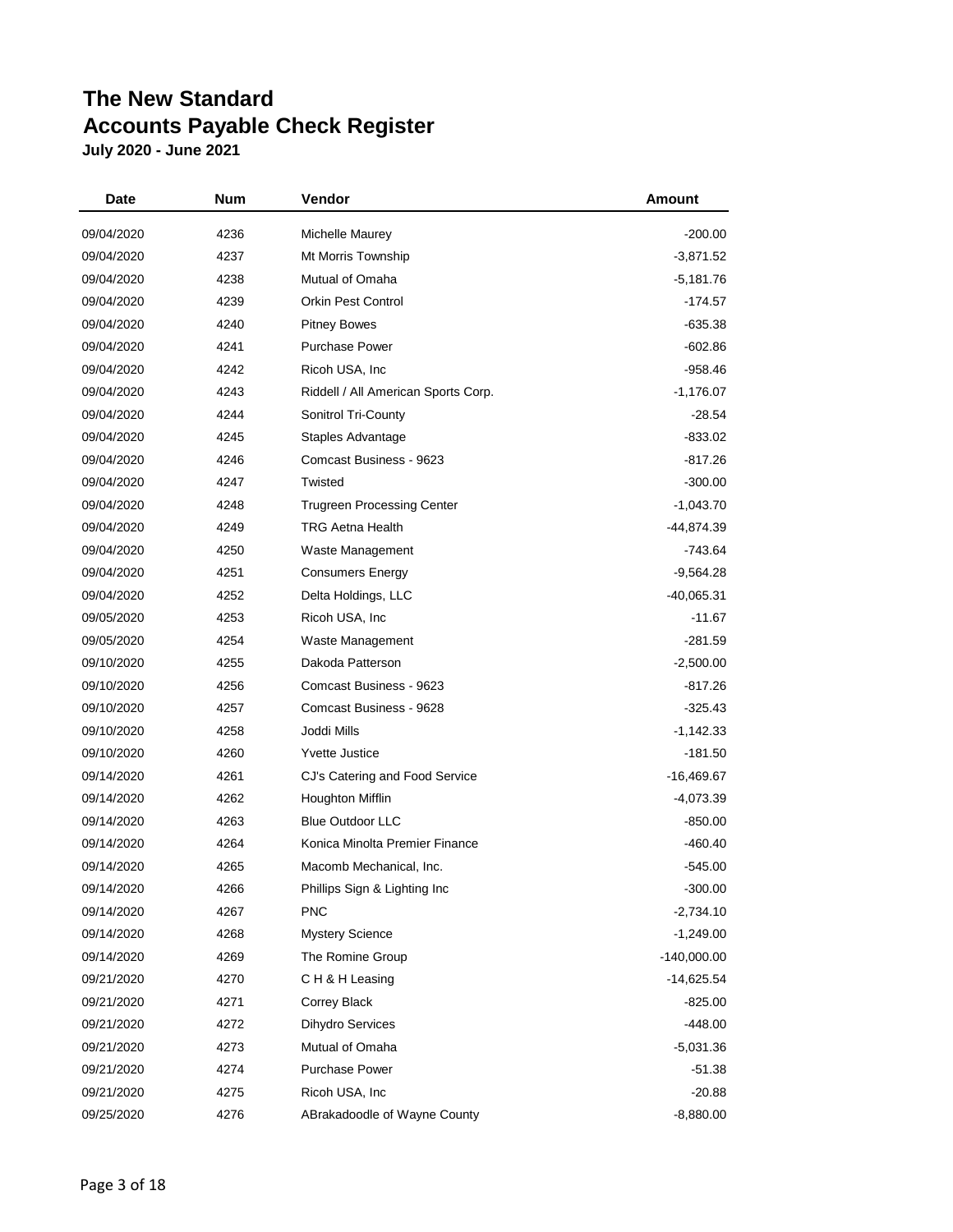| Date       | Num  | Vendor                                 | Amount       |
|------------|------|----------------------------------------|--------------|
| 09/25/2020 | 4277 | Absopure Water                         | $-75.00$     |
| 09/25/2020 | 4278 | <b>Amazon Capital Services</b>         | $-3,067.82$  |
| 09/25/2020 | 4279 | <b>Brandi Fisher</b>                   | $-34.82$     |
| 09/25/2020 | 4280 | <b>Brave Fire Protection LLC</b>       | $-2,854.25$  |
| 09/25/2020 | 4281 | <b>BSN Sports</b>                      | $-6,914.38$  |
| 09/25/2020 | 4282 | <b>Building Bridges Therapy Center</b> | $-759.00$    |
| 09/25/2020 | 4283 | <b>CITI Building Services</b>          | $-20,169.10$ |
| 09/25/2020 | 4284 | City of Flint                          | $-3,422.66$  |
| 09/25/2020 | 4285 | CJ's Catering and Food Service         | $-15,933.11$ |
| 09/25/2020 | 4286 | Craig Hecht                            | -47.38       |
| 09/25/2020 | 4287 | Dan Chisholm                           | $-111.06$    |
| 09/25/2020 | 4288 | David McConnell                        | $-80.25$     |
| 09/25/2020 | 4289 | Edgenuity Inc.                         | $-2,700.00$  |
| 09/25/2020 | 4290 | Genesee Intermediate School District   | $-124.00$    |
| 09/25/2020 | 4291 | Howey & Associates Inc                 | $-3,698.00$  |
| 09/25/2020 | 4292 | Istation                               | $-9,160.00$  |
| 09/25/2020 | 4293 | Katelynn Parcher                       | -173.53      |
| 09/25/2020 | 4294 | Lab-aids                               | $-915.00$    |
| 09/25/2020 | 4295 | Michigan Quality Laminating & Sales    | $-279.00$    |
| 09/25/2020 | 4296 | MobyMax                                | $-3,495.00$  |
| 09/25/2020 | 4297 | Nicole Allen                           | $-235.18$    |
| 09/25/2020 | 4298 | Polar Bear Property Maintenance Co.    | $-4,000.00$  |
| 09/25/2020 | 4299 | Sancia Tutt                            | $-270.77$    |
| 09/25/2020 | 4300 | Savvas Learning Company LLC            | $-21,886.83$ |
| 09/25/2020 | 4301 | Scholastic, Inc.                       | $-27.45$     |
| 09/25/2020 | 4302 | Sonitrol Tri-County                    | -458.28      |
| 09/25/2020 | 4303 | Staples Advantage                      | $-1,619.30$  |
| 09/25/2020 | 4304 | The Markerboard People                 | $-220.50$    |
| 09/25/2020 | 4305 | The Romine Group                       | $-52,909.98$ |
| 09/25/2020 | 4306 | The Romine Group                       | $-11,444.42$ |
| 09/25/2020 | 4307 | Tinesha Johnson                        | $-30.08$     |
| 09/25/2020 | 4308 | <b>Trugreen Processing Center</b>      | $-1,043.70$  |
| 09/25/2020 | 4309 | Twisted                                | $-300.00$    |
| 09/25/2020 | 4310 | ULine                                  | $-1,930.37$  |
| 09/28/2020 | 4311 | <b>Amazon Capital Services</b>         | $-2,369.75$  |
| 09/28/2020 | 4312 | Staples Advantage                      | $-316.39$    |
| 09/28/2020 | 4313 | The Romine Group                       | -108,675.28  |
| 09/28/2020 | 4314 | <b>Marcell Tolbert</b>                 | $-4,800.00$  |
| 10/05/2020 | 4315 | <b>TRG Aetna Health</b>                | $-52,602.71$ |
| 10/05/2020 | 4316 | The Romine Group                       | $-13,772.96$ |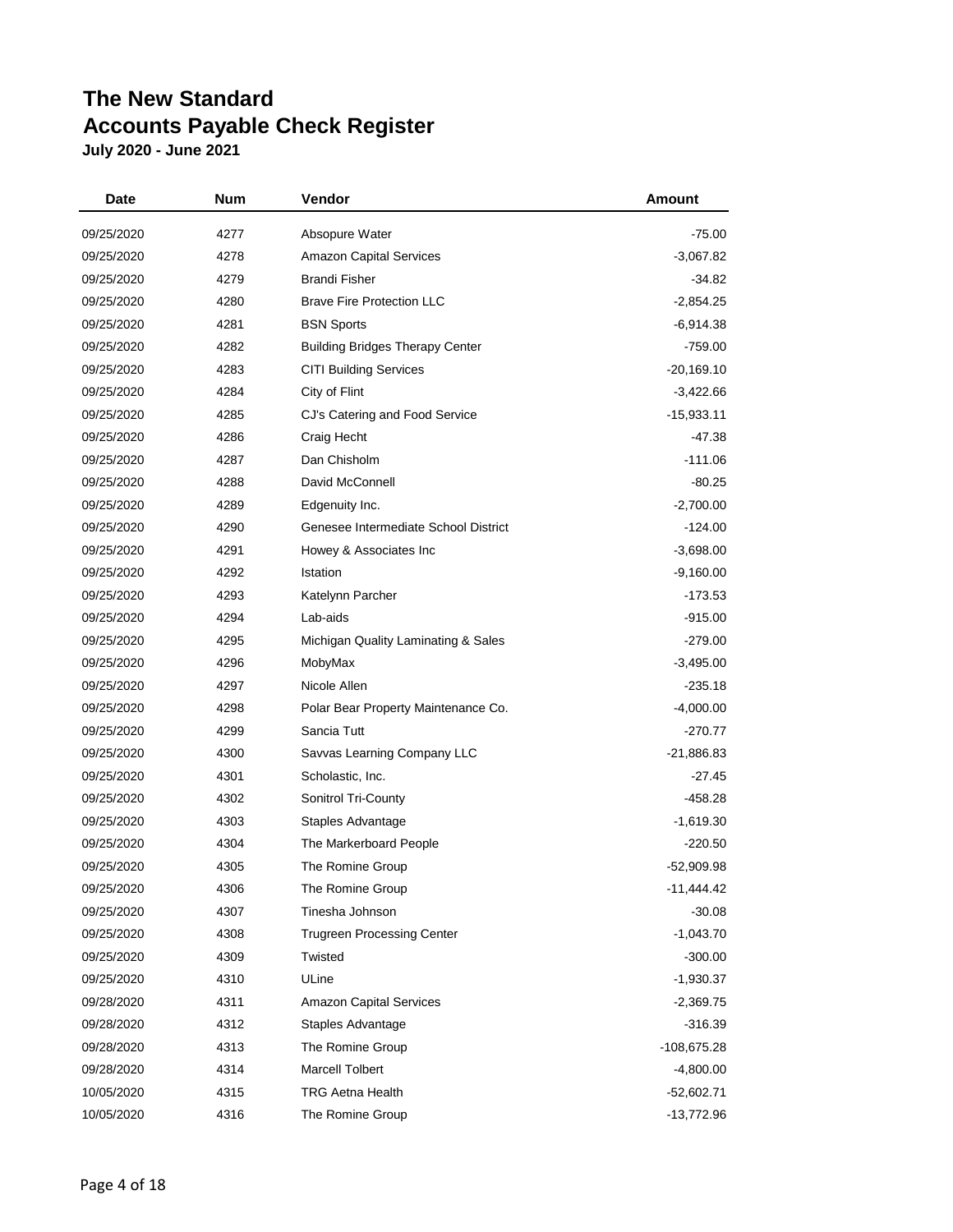| <b>Date</b> | Num        | Vendor                                 | Amount       |
|-------------|------------|----------------------------------------|--------------|
| 10/05/2020  | 4317       | Mutual of Omaha                        | -5,099.68    |
| 10/05/2020  | DC10052020 | ArbiterPay                             | $-2,000.00$  |
| 10/06/2020  | 4318       | ABrakadoodle of Wayne County           | $-5,600.00$  |
| 10/06/2020  | 4319       | Absopure Water                         | $-148.75$    |
| 10/06/2020  | 4320       | <b>Amazon Capital Services</b>         | $-119.72$    |
| 10/06/2020  | 4321       | <b>Ascension Genesys Hospital</b>      | $-70.00$     |
| 10/06/2020  | 4322       | <b>Blended Property Solutions</b>      | $-36,800.00$ |
| 10/06/2020  | 4324       | <b>Heather Hoffman</b>                 | $-271.29$    |
| 10/06/2020  | 4325       | <b>Integrity Business Solutions</b>    | $-799.40$    |
| 10/06/2020  | 4326       | <b>IXL Learning</b>                    | $-8,079.00$  |
| 10/06/2020  | 4327       | Konica Minolta Premier Finance         | -460.67      |
| 10/06/2020  | 4328       | <b>MEI Total Elevator Solutions</b>    | $-150.17$    |
| 10/06/2020  | 4329       | Michelle Maurey                        | $-200.00$    |
| 10/06/2020  | 4330       | <b>Pitney Bowes</b>                    | $-32.00$     |
| 10/06/2020  | 4331       | Ricoh USA, Inc.                        | -451.43      |
| 10/06/2020  | 4332       | Savvas Learning Company LLC            | $-5,882.63$  |
| 10/06/2020  | 4333       | The Great Put On, Inc.                 | $-726.00$    |
| 10/06/2020  | 4334       | Waste Management                       | -439.01      |
| 10/06/2020  | 4335       | <b>Consumers Energy</b>                | $-9,739.20$  |
| 10/13/2020  | DC10132020 | Marathon Flint Oil Company             | $-1,096.57$  |
| 10/14/2020  | 4336       | <b>Amazon Capital Services</b>         | $-357.20$    |
| 10/14/2020  | 4337       | American RV Inc.                       | $-83.26$     |
| 10/14/2020  | 4338       | <b>Building Bridges Therapy Center</b> | $-8,629.50$  |
| 10/14/2020  | 4339       | Caitlyn Weier                          | $-52.70$     |
| 10/14/2020  | 4340       | <b>Dihydro Services</b>                | $-448.00$    |
| 10/14/2020  | 4341       | Genesee Intermediate School District   | $-186.00$    |
| 10/14/2020  | 4342       | Mt Morris Township                     | $-1,306.54$  |
| 10/14/2020  | 4343       | <b>PNC</b>                             | -7,066.93    |
| 10/14/2020  | 4344       | T-Mobile                               | -687.99      |
| 10/14/2020  | 4345       | The Romine Group                       | -162,335.48  |
| 10/14/2020  | 4346       | Delta Holdings, LLC                    | -40,065.31   |
| 10/19/2020  | DC10192020 | Marathon Flint Oil Company             | -265.83      |
| 10/20/2020  | DC10202020 | Marathon Flint Oil Company             | -65.04       |
| 10/22/2020  | 4347       | Absopure Water                         | $-75.00$     |
| 10/22/2020  | 4348       | American RV Inc.                       | $-83.26$     |
| 10/22/2020  | 4349       | Andrea Godfrey-Somers                  | $-32.34$     |
| 10/22/2020  | 4350       | Autumn Helias                          | $-18.62$     |
| 10/22/2020  | 4351       | <b>Brandon Brooks</b>                  | $-34.13$     |
| 10/22/2020  | 4352       | CH & H Leasing                         | $-14,625.54$ |
| 10/22/2020  | 4353       | Comcast Business - 9628                | $-320.93$    |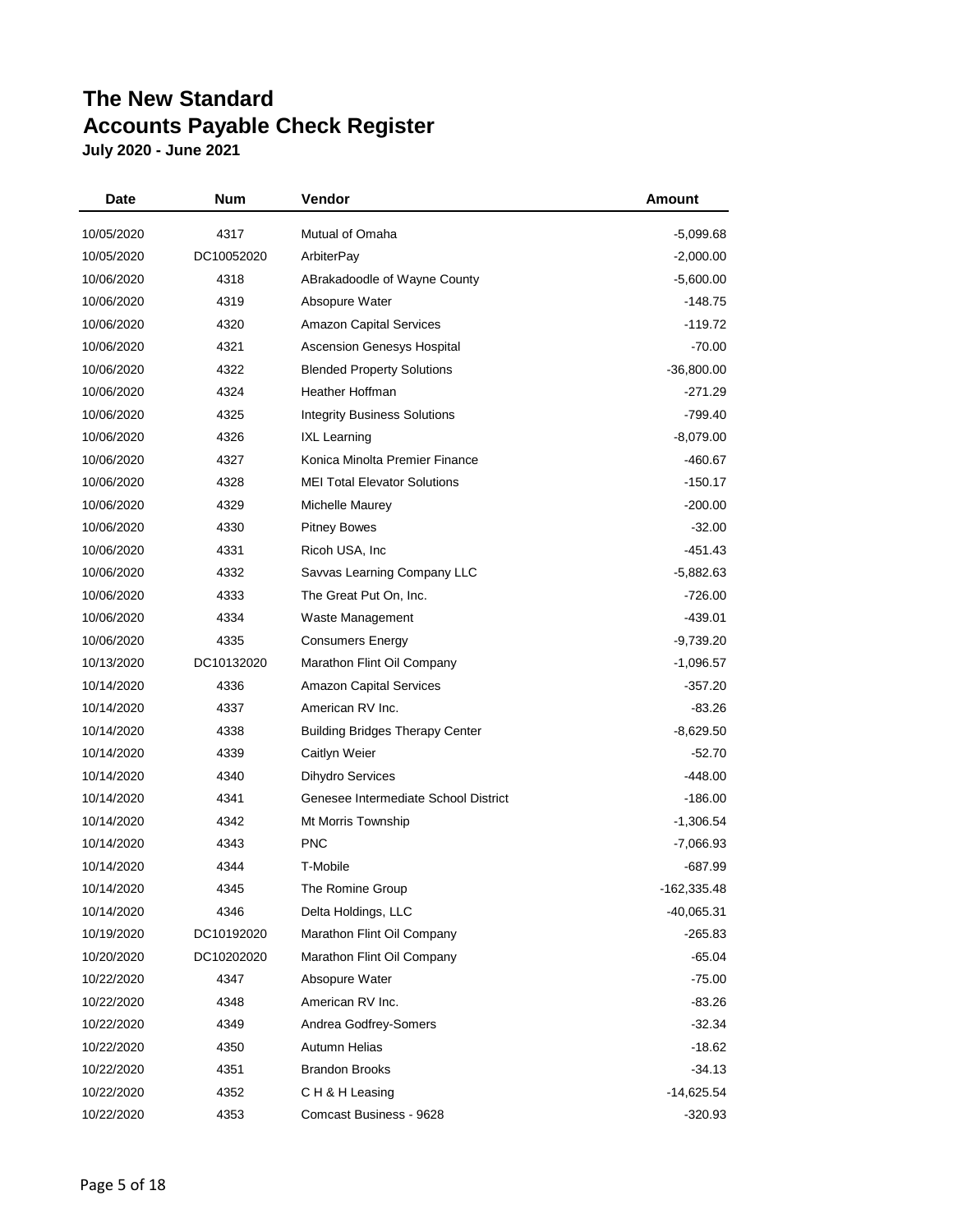| Date       | Num        | Vendor                                | Amount         |
|------------|------------|---------------------------------------|----------------|
| 10/22/2020 | 4354       | Howey & Associates Inc                | $-3,698.00$    |
| 10/22/2020 | 4355       | Institute for Excellence in Education | $-950.00$      |
| 10/22/2020 | 4356       | PowerSchool Group LLC                 | $-3,691.80$    |
| 10/22/2020 | 4357       | Ricoh USA, Inc.                       | $-22.57$       |
| 10/22/2020 | 4358       | Savvas Learning Company LLC           | $-5,196.79$    |
| 10/22/2020 | 4359       | Staples Advantage                     | $-276.01$      |
| 10/22/2020 | 4360       | The McGraw-Hill Companies             | $-3,395.34$    |
| 10/22/2020 | 4361       | The Romine Group                      | -52,901.50     |
| 10/22/2020 | 4362       | Twisted                               | $-300.00$      |
| 10/22/2020 | 4363       | <b>Midwest Substitute Staffing</b>    | $-155.00$      |
| 10/27/2020 | DC10272020 | Marathon Flint Oil Company            | $-229.74$      |
| 10/28/2020 | 4364       | American RV Inc.                      | $-166.52$      |
| 10/28/2020 | 4365       | <b>BSN Sports</b>                     | $-12,794.87$   |
| 10/28/2020 | 4366       | <b>Cintas Corportation</b>            | $-231.59$      |
| 10/28/2020 | 4367       | <b>CITI Building Services</b>         | -21,923.40     |
| 10/28/2020 | 4368       | <b>Gerald Rose</b>                    | $-1,500.00$    |
| 10/28/2020 | 4369       | <b>Heather Dixon</b>                  | $-218.62$      |
| 10/28/2020 | 4370       | John R. Green Company                 | $-50.58$       |
| 10/28/2020 | 4371       | Polar Bear Property Maintenance Co.   | $-4,000.00$    |
| 10/29/2020 | 4372       | The Romine Group                      | $-158, 185.00$ |
| 11/02/2020 | 4373       | Citizen's Insurance Company           | $-368.00$      |
| 11/02/2020 | 4374       | Mutual of Omaha                       | $-5,946.59$    |
| 11/02/2020 | 4375       | Mt Morris Township                    | $-1,302.98$    |
| 11/02/2020 | 4376       | <b>TRG Aetna Health</b>               | -49,149.91     |
| 11/02/2020 | 4377       | <b>Pitney Bowes</b>                   | $-317.69$      |
| 11/02/2020 | DC11022020 | Marathon Flint Oil Company            | $-365.60$      |
| 11/09/2020 | DC11092020 | Marathon Flint Oil Company            | -302.95        |
| 11/11/2020 | 4378       | The Romine Group                      | -145,830.40    |
| 11/11/2020 | 4379       | The Romine Group                      | $-12,392.00$   |
| 11/11/2020 | 4380       | Absopure Water                        | -246.62        |
| 11/11/2020 | 4381       | <b>Amazon Capital Services</b>        | $-1,137.65$    |
| 11/11/2020 | 4382       | Antio Harrison                        | $-1,500.00$    |
| 11/11/2020 | 4383       | <b>Ascension Genesys Hospital</b>     | $-65.00$       |
| 11/11/2020 | 4384       | Diamond Griffin                       | $-1,500.00$    |
| 11/11/2020 | 4385       | <b>Dihydro Services</b>               | -448.00        |
| 11/11/2020 | 4386       | Dickinson Wright PLLC                 | $-23.00$       |
| 11/11/2020 | 4387       | Genesee Area Conference Dues          | $-2,000.00$    |
| 11/11/2020 | 4388       | Genesee Intermediate School District  | $-186.00$      |
| 11/11/2020 | 4389       | Kayla Shepard                         | $-1,500.00$    |
| 11/11/2020 | 4390       | Konica Minolta Premier Finance        | -437.32        |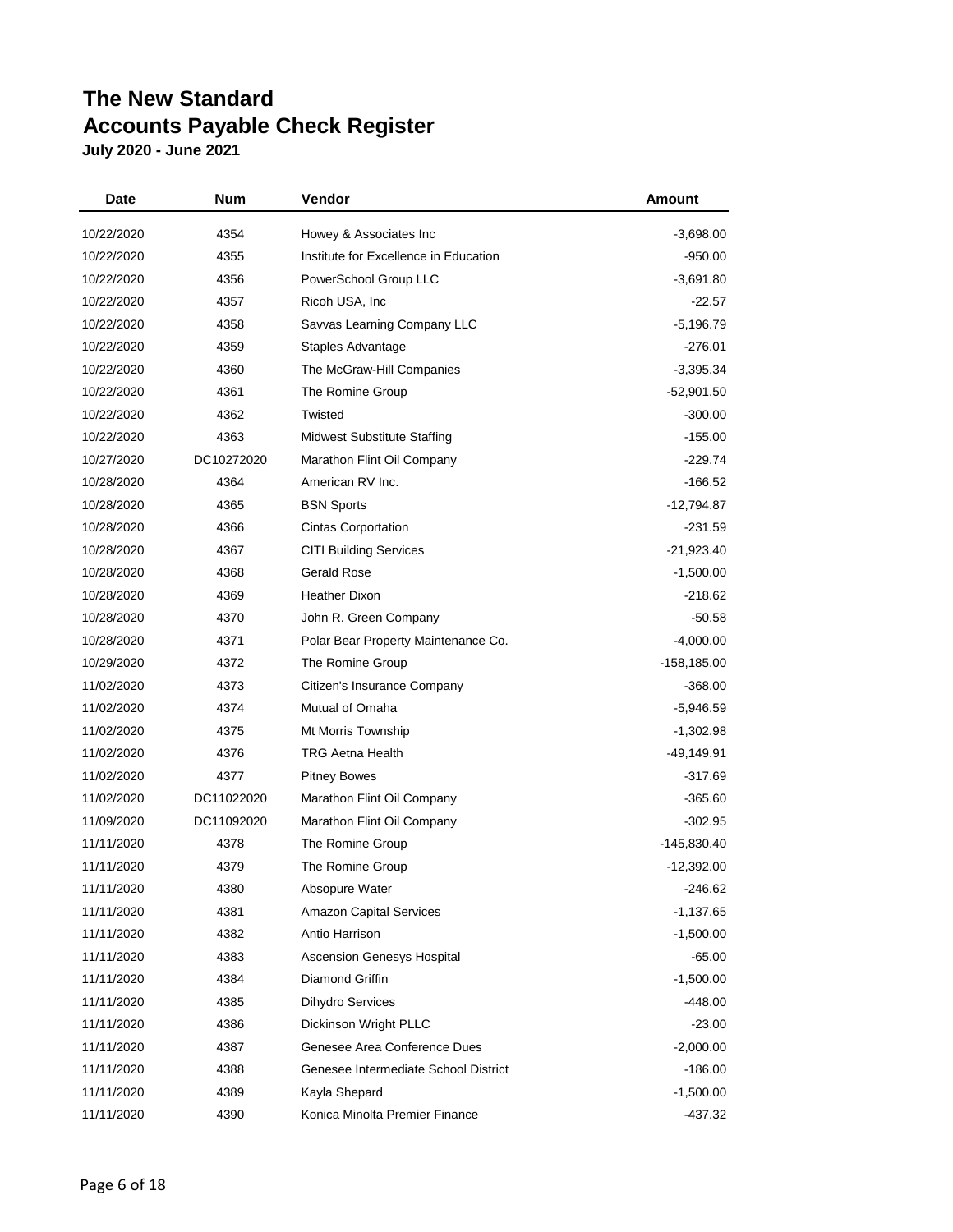| <b>Date</b> | Num        | Vendor                                 | <b>Amount</b> |
|-------------|------------|----------------------------------------|---------------|
| 11/11/2020  | 4391       | Learning Sciences International        | $-1,100.00$   |
| 11/11/2020  | 4392       | <b>Midwest Substitute Staffing</b>     | $-1,550.00$   |
| 11/11/2020  | 4393       | <b>PNC</b>                             | $-2,289.38$   |
| 11/11/2020  | 4394       | Ricoh USA, Inc.                        | $-451.43$     |
| 11/11/2020  | 4395       | Staples Advantage                      | $-296.14$     |
| 11/11/2020  | 4396       | Teona Blyth                            | $-1,500.00$   |
| 11/11/2020  | 4397       | Waste Management                       | $-1,360.55$   |
| 11/11/2020  | 4398       | ABrakadoodle of Wayne County           | $-5,600.00$   |
| 11/12/2020  | 4399       | The Romine Group                       | $-130,000.00$ |
| 11/12/2020  | 4400       | <b>Blended Property Solutions</b>      | $-9,225.00$   |
| 11/17/2020  | DC11172020 | Marathon Flint Oil Company             | $-514.80$     |
| 11/23/2020  | 4401       | <b>BSN Sports</b>                      | $-6,004.90$   |
| 11/23/2020  | 4402       | CH & H Leasing                         | $-14,625.54$  |
| 11/23/2020  | 4403       | Caitlyn Weier                          | $-26.35$      |
| 11/23/2020  | 4404       | <b>Cintas Corportation</b>             | $-231.59$     |
| 11/23/2020  | 4405       | Comcast Business - 9628                | $-320.93$     |
| 11/23/2020  | 4406       | Delta Holdings, LLC                    | $-40,065.31$  |
| 11/23/2020  | 4407       | <b>Flint Glass Service</b>             | -508.54       |
| 11/23/2020  | 4408       | John R. Green Company                  | $-121.18$     |
| 11/23/2020  | 4409       | Macomb Mechanical, Inc.                | $-725.00$     |
| 11/23/2020  | 4410       | <b>Midwest Substitute Staffing</b>     | $-555.00$     |
| 11/23/2020  | 4411       | T-Mobile                               | $-800.00$     |
| 11/23/2020  | 4412       | The Romine Group                       | -49,388.20    |
| 11/23/2020  | 4413       | ULine                                  | -451.42       |
| 11/27/2020  | 4414       | Ascension Genesys Hospital             | $-65.00$      |
| 11/27/2020  | 4415       | <b>Building Bridges Therapy Center</b> | $-5,135.50$   |
| 11/27/2020  | 4416       | <b>CITI Building Services</b>          | $-21,158.80$  |
| 11/27/2020  | 4417       | Hoekstra Transportation, Inc.          | $-2,016.54$   |
| 11/27/2020  | 4418       | Howey & Associates Inc                 | $-3,698.00$   |
| 11/27/2020  | 4419       | Michelle Maurey                        | $-200.00$     |
| 11/27/2020  | 4420       | <b>Purchase Power</b>                  | $-251.00$     |
| 11/27/2020  | 4421       | Staples Advantage                      | $-635.39$     |
| 11/27/2020  | 4422       | The Great Put On, Inc.                 | -647.50       |
| 11/27/2020  | 4423       | Twisted                                | $-300.00$     |
| 11/27/2020  | 4424       | The Romine Group                       | $-140,000.00$ |
| 11/27/2020  | 4425       | The McGraw-Hill Companies              | $-5,939.54$   |
| 11/27/2020  | 4426       | Comcast Business - 9623                | $-1,597.74$   |
| 11/27/2020  | 4427       | Comcast Business - 9628                | -628.42       |
| 11/30/2020  | DC11302020 | <b>Consumers Energy</b>                | $-9,701.68$   |
| 12/01/2020  | 4428       | <b>TRG Aetna Health</b>                | -44,476.20    |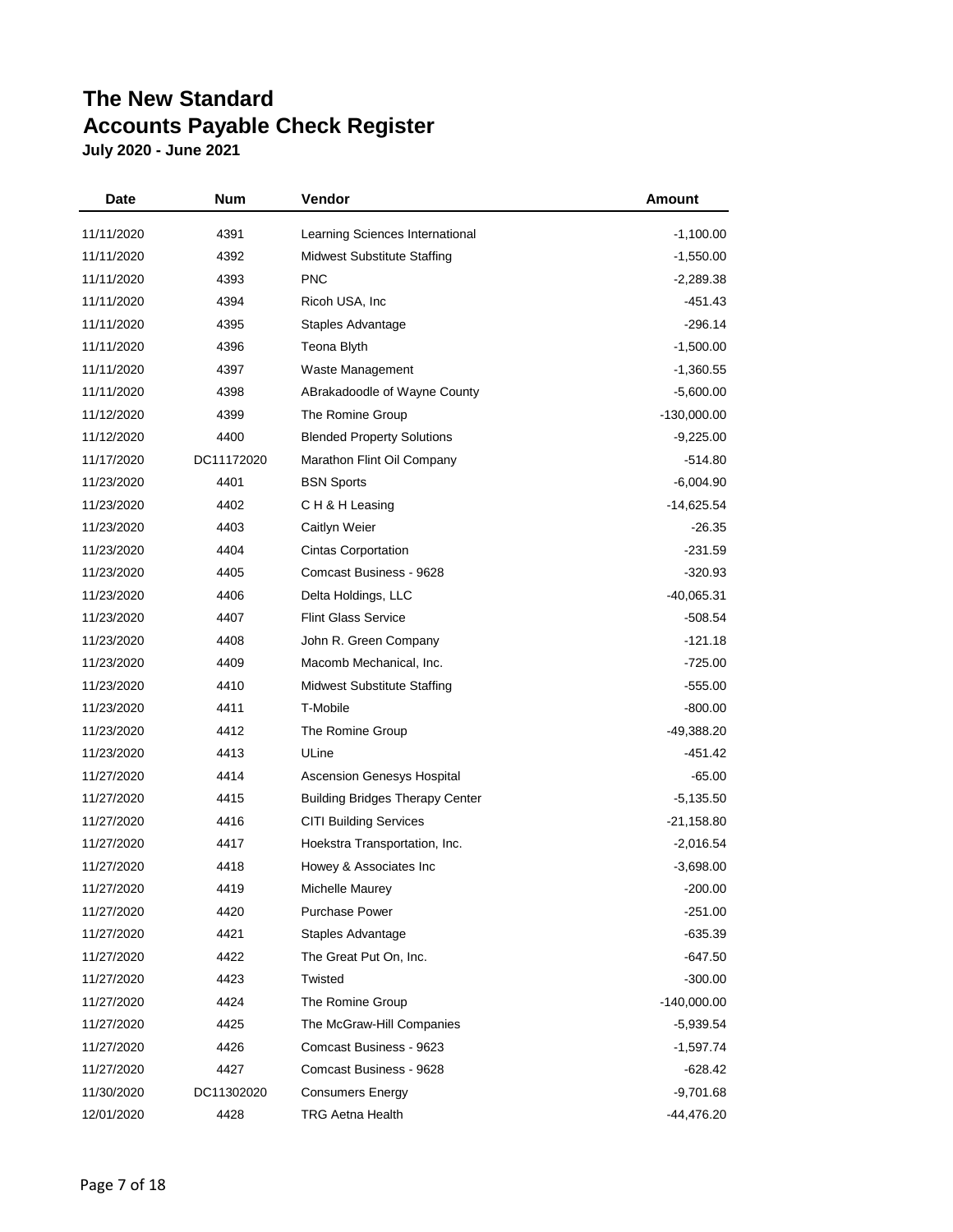| Date       | Num        | Vendor                                    | Amount        |
|------------|------------|-------------------------------------------|---------------|
| 12/04/2020 | 4429       | <b>Blue Outdoor LLC</b>                   | $-1,225.00$   |
| 12/04/2020 | 4430       | <b>Brave Fire Protection LLC</b>          | -134.75       |
| 12/04/2020 | 4431       | CJ's Catering and Food Service            | $-53,976.32$  |
| 12/04/2020 | 4432       | Edgenuity Inc.                            | $-9,000.00$   |
| 12/04/2020 | 4433       | Make It Pop Educational Consulting, LLC   | $-3,750.00$   |
| 12/04/2020 | 4434       | Mt Morris Township                        | -1,457.76     |
| 12/04/2020 | 4435       | <b>Orkin Pest Control</b>                 | -174.57       |
| 12/04/2020 | 4436       | <b>Midwest Substitute Staffing</b>        | $-155.00$     |
| 12/04/2020 | 4437       | Michelle Maurey                           | $-200.00$     |
| 12/04/2020 | 4438       | Ricoh USA, Inc.                           | $-36.87$      |
| 12/04/2020 | 4439       | School Fix                                | -430.85       |
| 12/04/2020 | 4440       | <b>School Outfitters</b>                  | $-1,795.93$   |
| 12/04/2020 | 4441       | Staples Advantage                         | -979.72       |
| 12/04/2020 | 4442       | Waste Management                          | $-1,057.29$   |
| 12/04/2020 | 4443       | ABrakadoodle of Wayne County              | $-4,200.00$   |
| 12/04/2020 | 4444       | <b>BSN Sports</b>                         | $-1,939.49$   |
| 12/04/2020 | 4445       | Dakoda Patterson                          | $-2,500.00$   |
| 12/04/2020 | 4446       | <b>Dihydro Services</b>                   | -448.00       |
| 12/04/2020 | 4447       | Ricoh USA, Inc.                           | -474.00       |
| 12/04/2020 | 4448       | <b>Amazon Capital Services</b>            | $-1,416.34$   |
| 12/04/2020 | 4449       | <b>Terrill Thornton</b>                   | $-480.00$     |
| 12/10/2020 | 4450       | Absopure Water                            | $-64.85$      |
| 12/10/2020 | 4451       | All Court Floor Finishing Inc.            | $-2,640.00$   |
| 12/10/2020 | 4452       | American RV Inc.                          | $-119.22$     |
| 12/10/2020 | 4453       | Edgar Carter                              | $-3,000.00$   |
| 12/10/2020 | 4454       | Konica Minolta Premier Finance            | $-460.40$     |
| 12/10/2020 | 4455       | Michigan High School Athletic Association | $-60.00$      |
| 12/10/2020 | 4456       | Mutual of Omaha                           | $-4,839.93$   |
| 12/10/2020 | 4457       | <b>PNC</b>                                | $-2,876.27$   |
| 12/10/2020 | 4458       | Staples Advantage                         | $-60.53$      |
| 12/10/2020 | 4459       | T-Mobile                                  | $-800.00$     |
| 12/10/2020 | 4460       | The Romine Group                          | -165,968.65   |
| 12/11/2020 | <b>ACH</b> | <b>Consumers Energy</b>                   | $-12,190.20$  |
| 12/16/2020 | 4461       | Make It Pop Educational Consulting, LLC   | $-2,500.00$   |
| 12/21/2020 | 4462       | <b>Purchase Power</b>                     | $-853.45$     |
| 12/21/2020 | 4463       | Comcast Business - 9623                   | -816.89       |
| 12/21/2020 | 4464       | Comcast Business - 9628                   | $-320.93$     |
| 12/21/2020 | 4465       | City of Flint                             | $-382.59$     |
| 12/21/2020 | 4466       | <b>Consumers Energy</b>                   | $-4,281.77$   |
| 12/28/2020 | 4467       | The Romine Group                          | $-145,000.00$ |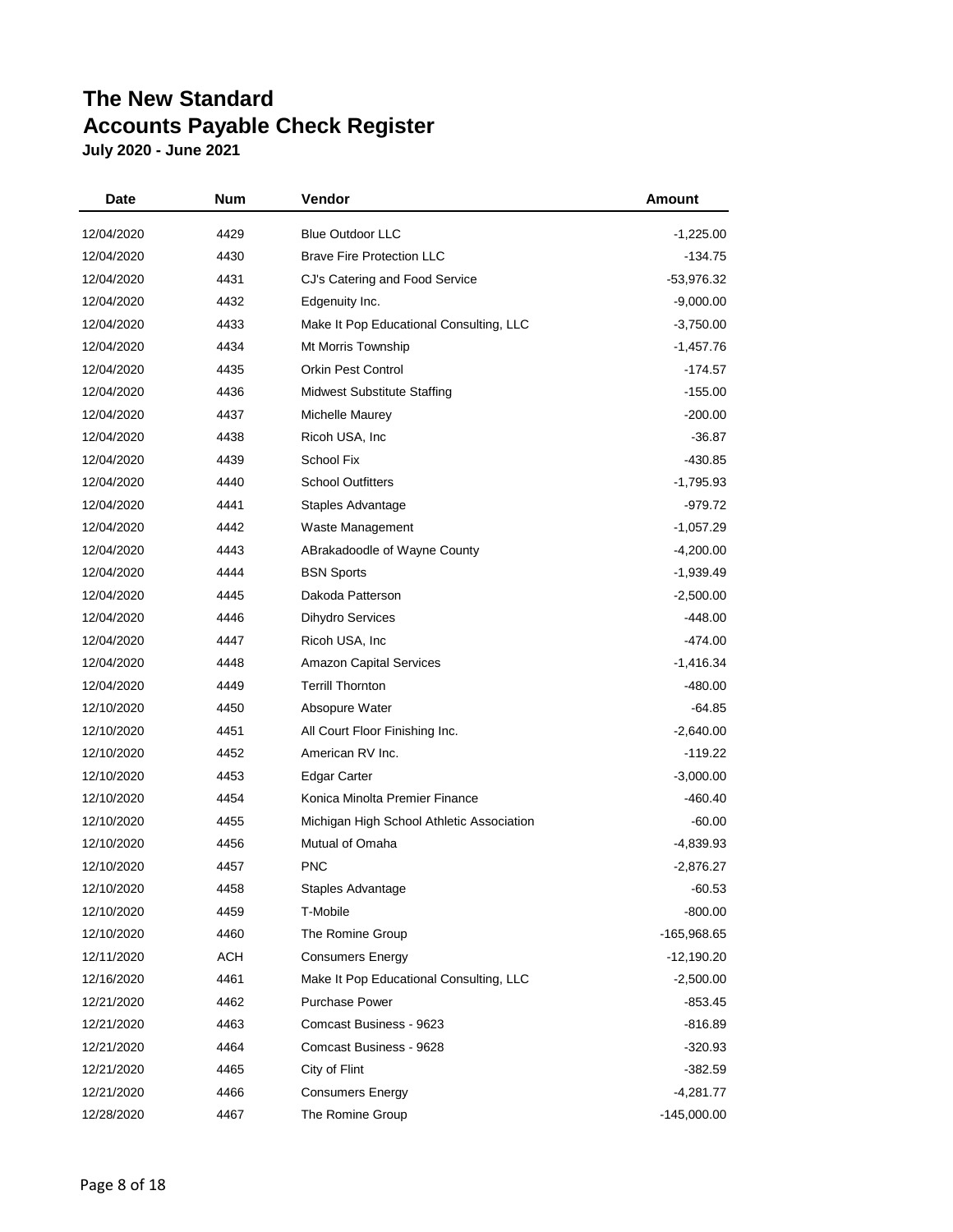| Date       | <b>Num</b> | Vendor                                 | <b>Amount</b> |
|------------|------------|----------------------------------------|---------------|
| 12/29/2020 | 4468       | The Romine Group                       | -19,186.62    |
| 12/30/2020 | 4469       | Absopure Water                         | $-85.00$      |
| 12/30/2020 | 4470       | <b>Amazon Capital Services</b>         | $-1,278.60$   |
| 12/30/2020 | 4471       | American RV Inc.                       | $-1,690.56$   |
| 12/30/2020 | 4472       | <b>Building Bridges Therapy Center</b> | -4,956.41     |
| 12/30/2020 | 4473       | <b>Cintas Corportation</b>             | $-231.59$     |
| 12/30/2020 | 4474       | <b>CITI Building Services</b>          | $-20,050.00$  |
| 12/30/2020 | 4475       | Genesee Intermediate School District   | $-62.00$      |
| 12/30/2020 | 4476       | Howey & Associates Inc                 | $-3,698.00$   |
| 12/30/2020 | 4477       | <b>IXL Learning</b>                    | $-1,340.00$   |
| 12/30/2020 | 4478       | Polar Bear Property Maintenance Co.    | $-4,000.00$   |
| 12/30/2020 | 4479       | Michelle Maurey                        | $-200.00$     |
| 12/30/2020 | 4480       | Ricoh USA, Inc                         | $-12.03$      |
| 12/30/2020 | 4481       | Sonitrol Tri-County                    | -458.28       |
| 12/30/2020 | 4482       | Staples Advantage                      | $-30.38$      |
| 12/30/2020 | 4483       | The Great Put On, Inc.                 | $-534.00$     |
| 12/30/2020 | 4484       | <b>TML Lock and Safe</b>               | $-100.00$     |
| 12/30/2020 | 4485       | Twisted                                | $-300.00$     |
| 12/30/2020 | 4487       | The Romine Group                       | -5,247.27     |
| 12/31/2020 | 4486       | Mutual of Omaha                        | $-5,250.70$   |
| 12/31/2020 | 4488       | The Romine Group                       | $-13,474.40$  |
| 12/31/2020 | 4489       | The Romine Group                       | $-12,487.53$  |
| 12/31/2020 | 4490       | The Romine Group                       | $-9,419.51$   |
| 01/04/2021 | 4491       | <b>TRG Aetna Health</b>                | $-46,627.09$  |
| 01/04/2021 | 4492       | Croskey Lanni, PC                      | $-1,500.00$   |
| 01/04/2021 | 4493       | The Romine Group                       | -57,446.83    |
| 01/08/2021 | 4494       | Absopure Water                         | $-245.00$     |
| 01/08/2021 | 4495       | <b>BSN Sports</b>                      | -17,151.45    |
| 01/08/2021 | 4496       | CJ's Catering and Food Service         | $-66,633.05$  |
| 01/08/2021 | 4497       | Davison Sign & Business Supply         | $-1,170.00$   |
| 01/08/2021 | 4498       | Mt Morris Township                     | -1,453.26     |
| 01/08/2021 | 4499       | <b>Orkin Pest Control</b>              | -174.57       |
| 01/08/2021 | 4500       | Ricoh USA, Inc.                        | $-451.43$     |
| 01/08/2021 | 4501       | T-Mobile                               | $-973.34$     |
| 01/14/2021 | 4503       | American RV Inc.                       | $-735.00$     |
| 01/14/2021 | 4504       | CH & H Leasing                         | $-27,797.94$  |
| 01/14/2021 | 4505       | Dihydro Services                       | -448.00       |
| 01/14/2021 | 4506       | Discount School Supply                 | $-229.20$     |
| 01/14/2021 | 4507       | Genesee Intermediate School District   | $-186.00$     |
| 01/14/2021 | 4508       | Konica Minolta Premier Finance         | -438.73       |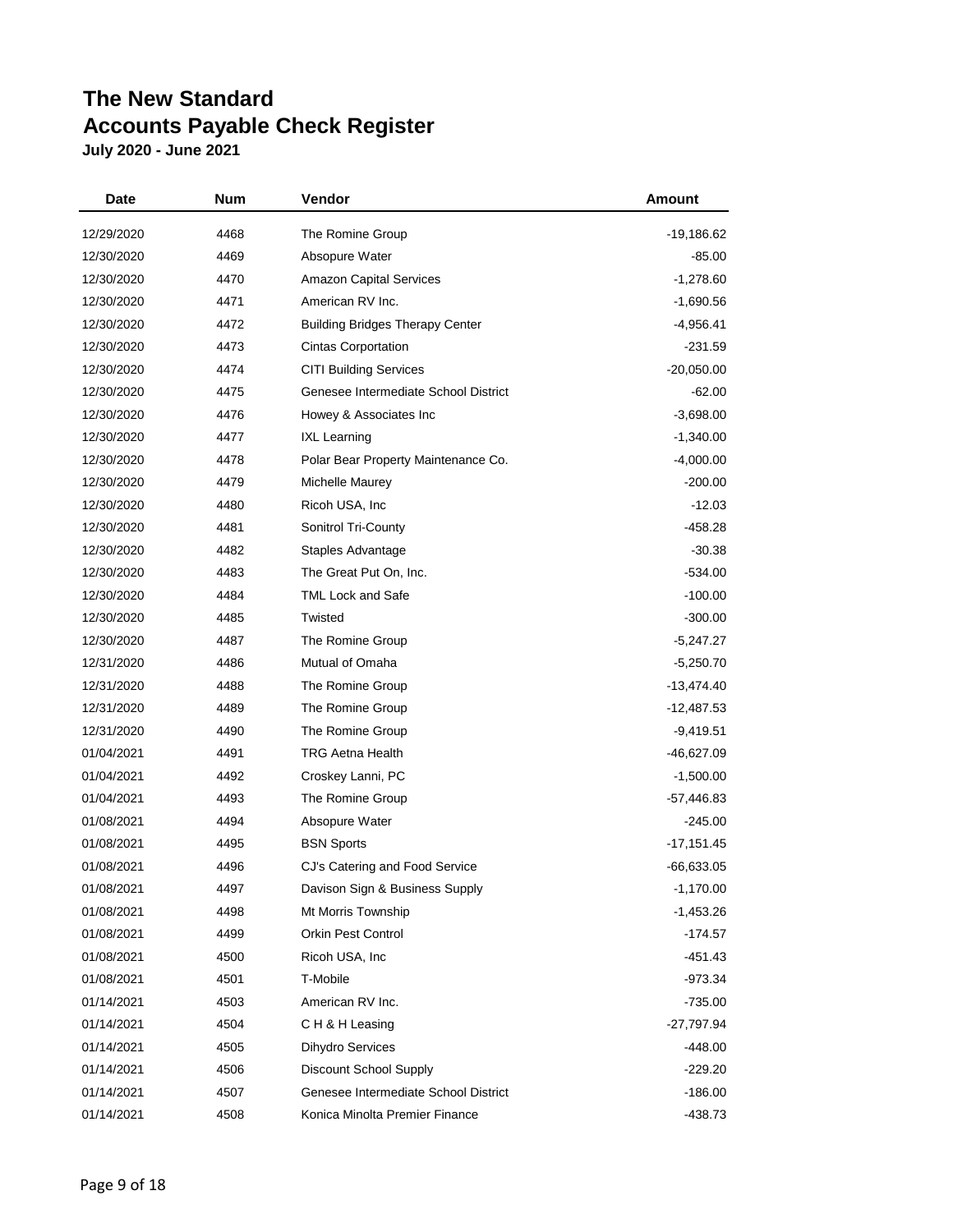| Date       | Num        | Vendor                                  | Amount       |
|------------|------------|-----------------------------------------|--------------|
| 01/14/2021 | 4509       | Nathaniel Brown                         | $-5,060.00$  |
| 01/14/2021 | 4510       | Phillips Sign & Lighting Inc            | -768.35      |
| 01/14/2021 | 4511       | <b>PNC</b>                              | $-3,861.98$  |
| 01/14/2021 | 4512       | The Romine Group                        | -113,984.22  |
| 01/14/2021 | 4513       | Waste Management                        | $-1,061.13$  |
| 01/14/2021 | 4514       | The Romine Group                        | -13,179.76   |
| 01/14/2021 | 4515       | <b>Staples Advantage</b>                | $-790.10$    |
| 01/14/2021 | 4516       | Polar Bear Property Maintenance Co.     | $-4,000.00$  |
| 01/14/2021 | 4517       | <b>Cintas Corportation</b>              | $-290.56$    |
| 01/14/2021 | 4518       | Delta Holdings, LLC                     | -49,942.29   |
| 01/14/2021 | 4519       | <b>Charter Technologies</b>             | $-9,993.75$  |
| 01/14/2021 | 4520       | <b>Amazon Capital Services</b>          | $-552.97$    |
| 01/19/2021 | DC01192021 | Consumers Energy                        | $-17,937.84$ |
| 01/25/2021 | DC01252021 | Marathon Flint Oil Company              | $-1,163.79$  |
| 01/26/2021 | DC01262021 | Marathon Flint Oil Company              | $-77.61$     |
| 01/28/2021 | 4521       | AB Lock and Safe                        | $-45.15$     |
| 01/28/2021 | 4522       | <b>Building Bridges Therapy Center</b>  | $-3,630.00$  |
| 01/28/2021 | 4523       | CH & H Leasing                          | $-1,453.14$  |
| 01/28/2021 | 4524       | <b>CITI Building Services</b>           | $-21,800.00$ |
| 01/28/2021 | 4525       | City of Flint                           | $-960.06$    |
| 01/28/2021 | 4526       | Comcast Business - 9628                 | $-314.50$    |
| 01/28/2021 | 4527       | Comcast Business - 9623                 | $-2,137.03$  |
| 01/28/2021 | 4528       | Howey & Associates Inc                  | $-3,698.00$  |
| 01/28/2021 | 4529       | Make It Pop Educational Consulting, LLC | $-3,750.00$  |
| 01/28/2021 | 4530       | Macro Connect, Inc.                     | -2,520.49    |
| 01/28/2021 | 4531       | <b>MAPSA</b>                            | $-3,370.00$  |
| 01/28/2021 | 4532       | <b>MEI Total Elevator Solutions</b>     | $-150.17$    |
| 01/28/2021 | 4533       | Ricoh USA, Inc.                         | -479.96      |
| 01/28/2021 | 4534       | <b>School Outfitters</b>                | -4,524.69    |
| 01/28/2021 | 4535       | Staples Advantage                       | $-299.35$    |
| 01/28/2021 | 4536       | The Romine Group                        | -135,000.00  |
| 01/28/2021 | 4537       | Twisted                                 | $-300.00$    |
| 02/01/2021 | 4538       | TRG Aetna Health                        | $-46,627.09$ |
| 02/01/2021 | 4539       | Delta Holdings, LLC                     | -52,065.00   |
| 02/01/2021 | 4540       | The Romine Group                        | $-54,013.75$ |
| 02/01/2021 | DC02012021 | Marathon Flint Oil Company              | -611.84      |
| 02/03/2021 | 4541       | 2NDGEAR                                 | $-32,700.00$ |
| 02/03/2021 | 4542       | <b>Amazon Capital Services</b>          | $-806.90$    |
| 02/03/2021 | 4543       | Ascension Genesys Hospital              | $-135.00$    |
| 02/03/2021 | 4544       | <b>IXL Learning</b>                     | $-1,546.00$  |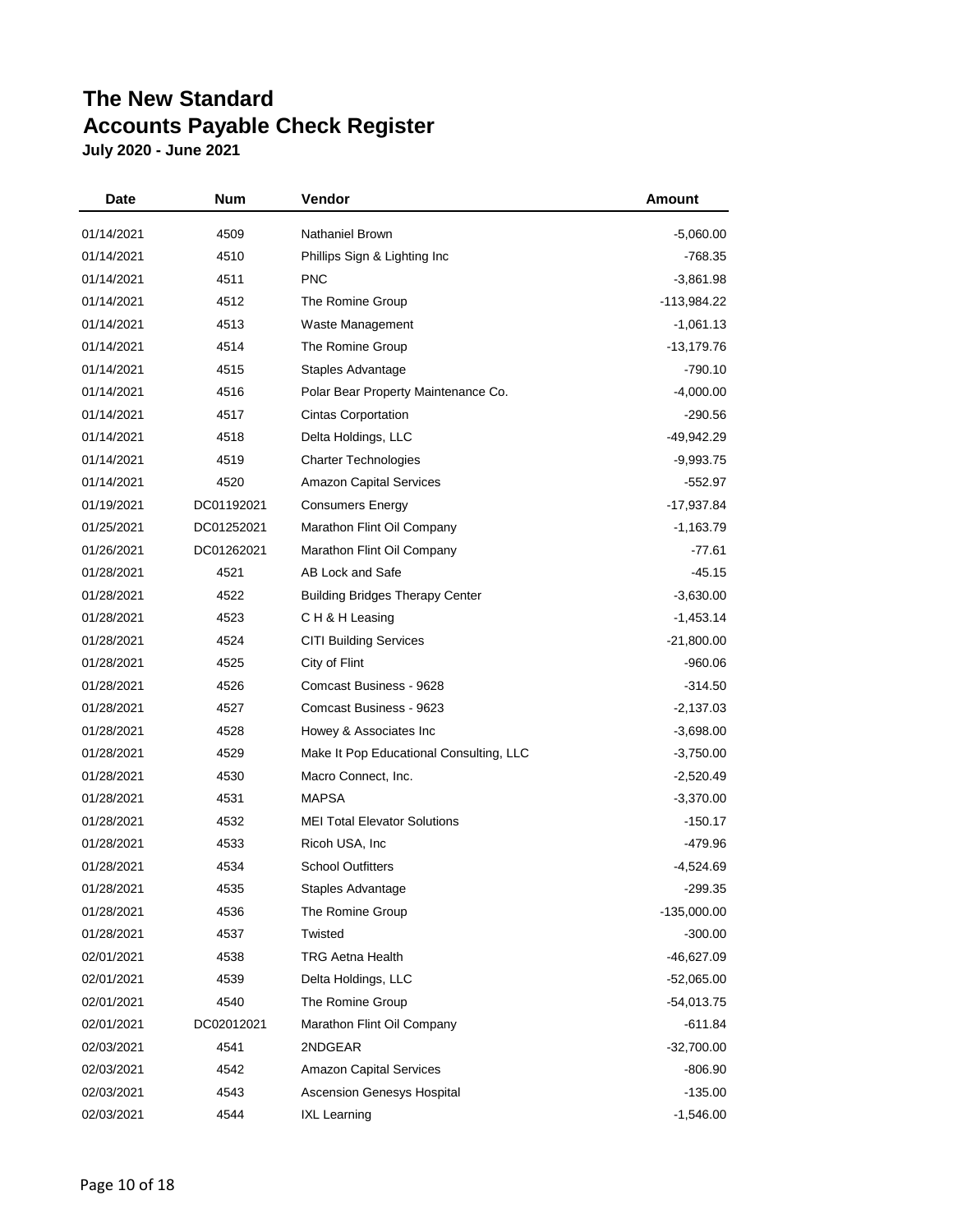| <b>Date</b> | Num        | Vendor                                  | Amount        |
|-------------|------------|-----------------------------------------|---------------|
| 02/03/2021  | 4545       | JD Lab                                  | $-102.00$     |
| 02/03/2021  | 4546       | Dihydro Services                        | $-448.00$     |
| 02/03/2021  | 4547       | <b>Integrity Business Solutions</b>     | $-1,374.00$   |
| 02/03/2021  | 4548       | Michelle Maurey                         | $-200.00$     |
| 02/03/2021  | 4549       | Mutual of Omaha                         | $-5,132.94$   |
| 02/03/2021  | 4550       | <b>Orkin Pest Control</b>               | -174.57       |
| 02/03/2021  | 4551       | <b>Pitney Bowes</b>                     | $-269.52$     |
| 02/03/2021  | 4552       | <b>PNC</b>                              | $-2,790.69$   |
| 02/03/2021  | 4553       | Waste Management                        | $-1,231.58$   |
| 02/03/2021  | 4554       | The Romine Group                        | -135,294.40   |
| 02/04/2021  | DC02042021 | <b>Consumers Energy</b>                 | -19,581.51    |
| 02/08/2021  | DC02082021 | Marathon Flint Oil Company              | $-615.99$     |
| 02/16/2021  | DC02162021 | Marathon Flint Oil Company              | -817.77       |
| 02/18/2021  | 4555       | Absopure Water                          | $-318.75$     |
| 02/18/2021  | 4556       | <b>Amazon Capital Services</b>          | $-887.17$     |
| 02/18/2021  | 4557       | <b>BSN Sports</b>                       | $-5,981.68$   |
| 02/18/2021  | 4558       | <b>Building Bridges Therapy Center</b>  | $-3,679.50$   |
| 02/18/2021  | 4559       | CH & H Leasing                          | $-14,625.54$  |
| 02/18/2021  | 4560       | City of Flint                           | $-1,476.64$   |
| 02/18/2021  | 4561       | Comcast Business - 9623                 | $-1,254.00$   |
| 02/18/2021  | 4562       | <b>Edulink Systems</b>                  | $-600.00$     |
| 02/18/2021  | 4563       | Genesee Intermediate School District    | $-124.00$     |
| 02/18/2021  | 4564       | Genesys Occupational Health Network     | $-65.00$      |
| 02/18/2021  | 4565       | Konica Minolta Premier Finance          | -460.67       |
| 02/18/2021  | 4566       | Make It Pop Educational Consulting, LLC | $-3,750.00$   |
| 02/18/2021  | 4567       | Mt Morris Township                      | $-1,521.86$   |
| 02/18/2021  | 4568       | Polar Bear Property Maintenance Co.     | $-4,000.00$   |
| 02/18/2021  | 4569       | T-Mobile                                | $-910.00$     |
| 02/18/2021  | 4570       | <b>Trane Supply</b>                     | $-5,038.21$   |
| 02/18/2021  | 4571       | <b>UniteGPS</b>                         | $-1,320.00$   |
| 02/22/2021  | DC02222021 | Marathon Flint Oil Company              | $-637.87$     |
| 02/24/2021  | DC02222022 | Marathon Flint Oil Company              | $-639.40$     |
| 02/25/2021  | 4572       | The Romine Group                        | $-135,000.00$ |
| 02/25/2021  | 4573       | The Romine Group                        | -12,547.30    |
| 03/02/2021  | 4574       | Delta Holdings, LLC                     | $-49,942.28$  |
| 03/02/2021  | 4575       | Mutual of Omaha                         | $-5,677.22$   |
| 03/02/2021  | 4576       | <b>TRG Aetna Health</b>                 | $-48,100.43$  |
| 03/02/2021  | 4577       | The Romine Group                        | -52,763.70    |
| 03/04/2021  | 4578       | Absopure Water                          | $-170.50$     |
| 03/04/2021  | 4579       | <b>Amazon Capital Services</b>          | -415.72       |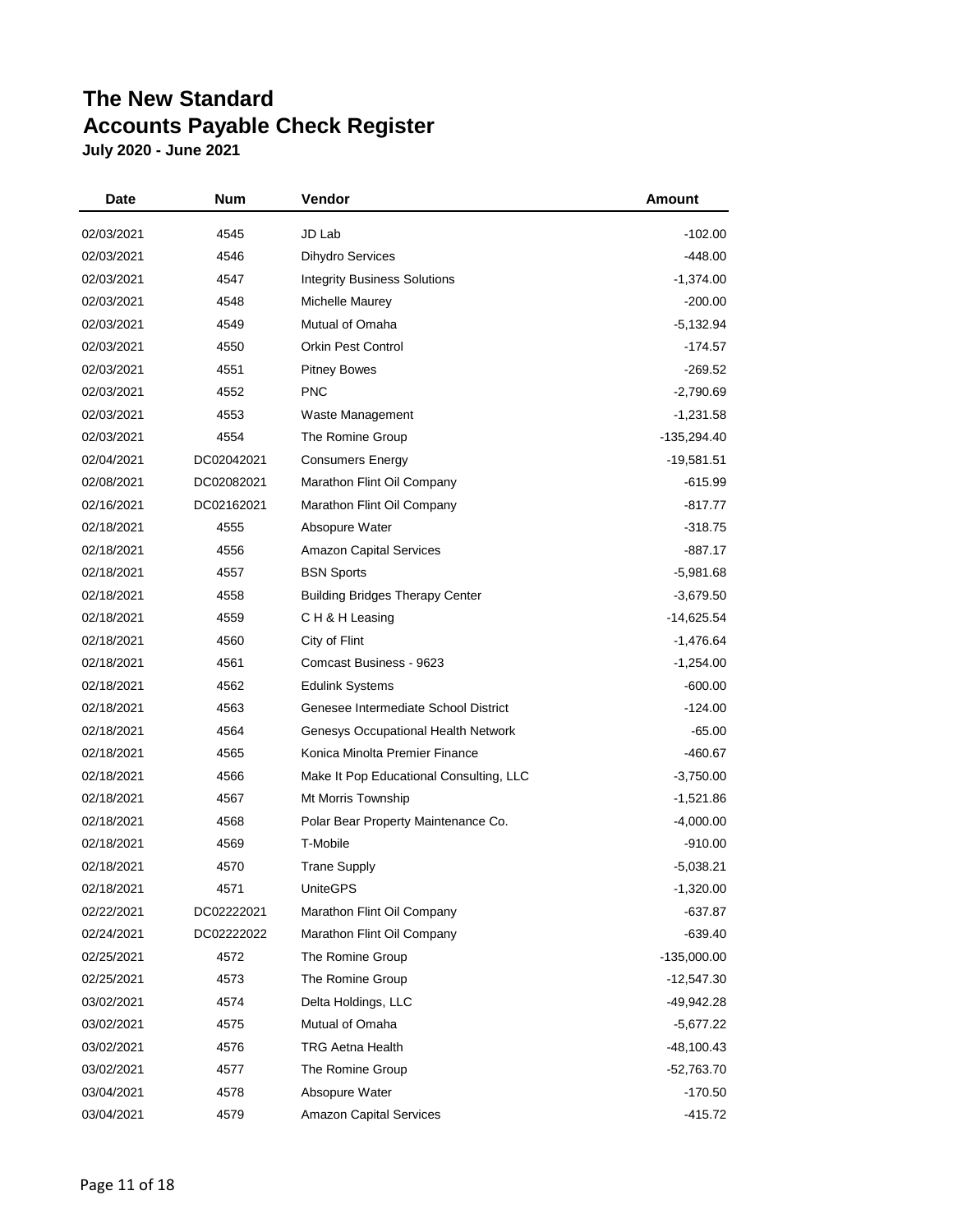| Date       | <b>Num</b> | Vendor                                 | <b>Amount</b> |
|------------|------------|----------------------------------------|---------------|
| 03/04/2021 | 4580       | Ascension Genesys Hospital             | $-70.00$      |
| 03/04/2021 | 4581       | <b>CITI Building Services</b>          | $-20,182.00$  |
| 03/04/2021 | 4582       | Correy Black                           | -460.65       |
| 03/04/2021 | 4583       | Convergent Technology Partners, LLC    | $-237.50$     |
| 03/04/2021 | 4584       | <b>Dihydro Services</b>                | $-448.00$     |
| 03/04/2021 | 4585       | Howey & Associates Inc                 | $-3,698.00$   |
| 03/04/2021 | 4586       | <b>Hurley Medical Center</b>           | $-190.00$     |
| 03/04/2021 | 4587       | Katelynn Parcher                       | $-48.30$      |
| 03/04/2021 | 4588       | Mt Morris Township                     | $-1,514.01$   |
| 03/04/2021 | 4589       | Nathaniel Brown                        | $-62.87$      |
| 03/04/2021 | 4590       | <b>Purchase Power</b>                  | $-1,063.35$   |
| 03/04/2021 | 4591       | <b>Quill Corporation</b>               | $-1,121.80$   |
| 03/04/2021 | 4592       | <b>School Specialty</b>                | $-336.01$     |
| 03/04/2021 | 4593       | Shaquille Smith                        | $-37.95$      |
| 03/04/2021 | 4594       | Staples Advantage                      | $-804.03$     |
| 03/04/2021 | 4595       | Swiftreach Networks, LLC               | $-566.25$     |
| 03/04/2021 | 4596       | <b>Teacher Direct</b>                  | $-233.22$     |
| 03/04/2021 | 4597       | <b>UniteGPS</b>                        | $-330.00$     |
| 03/04/2021 | 4598       | Twisted                                | $-300.00$     |
| 03/04/2021 | 4599       | Xello                                  | $-750.00$     |
| 03/04/2021 | 4600       | Waste Management                       | $-1,084.01$   |
| 03/04/2021 | 4601       | The Romine Group                       | $-12,492.63$  |
| 03/08/2021 | DC02222023 | Marathon Flint Oil Company             | $-78.85$      |
| 03/08/2021 | DC02222024 | Marathon Flint Oil Company             | -881.37       |
| 03/08/2021 | DC02222029 | ArbiterPay                             | $-2,000.00$   |
| 03/10/2021 | 4602       | Absopure Water                         | $-112.50$     |
| 03/10/2021 | 4603       | <b>Amazon Capital Services</b>         | $-572.55$     |
| 03/10/2021 | 4604       | American RV Inc.                       | $-134.54$     |
| 03/10/2021 | 4605       | <b>Building Bridges Therapy Center</b> | $-5,882.00$   |
| 03/10/2021 | 4606       | CH&H Leasing                           | $-14,625.54$  |
| 03/10/2021 | 4607       | Genesee County Health Dept.            | $-705.00$     |
| 03/10/2021 | 4608       | Learning Sciences International        | $-300.00$     |
| 03/10/2021 | 4609       | <b>Orkin Pest Control</b>              | $-174.57$     |
| 03/10/2021 | 4610       | <b>PNC</b>                             | $-1,224.22$   |
| 03/10/2021 | 4611       | The Romine Group                       | -163,769.11   |
| 03/10/2021 | DC02222025 | Marathon Flint Oil Company             | -689.86       |
| 03/11/2021 | DC02222030 | <b>Consumers Energy</b>                | $-11,344.43$  |
| 03/11/2021 | DC02222031 | <b>Consumers Energy</b>                | -8,262.18     |
| 03/17/2021 | DC02222026 | Marathon Flint Oil Company             | $-906.08$     |
| 03/19/2021 | 4612       | <b>Amazon Capital Services</b>         | $-295.00$     |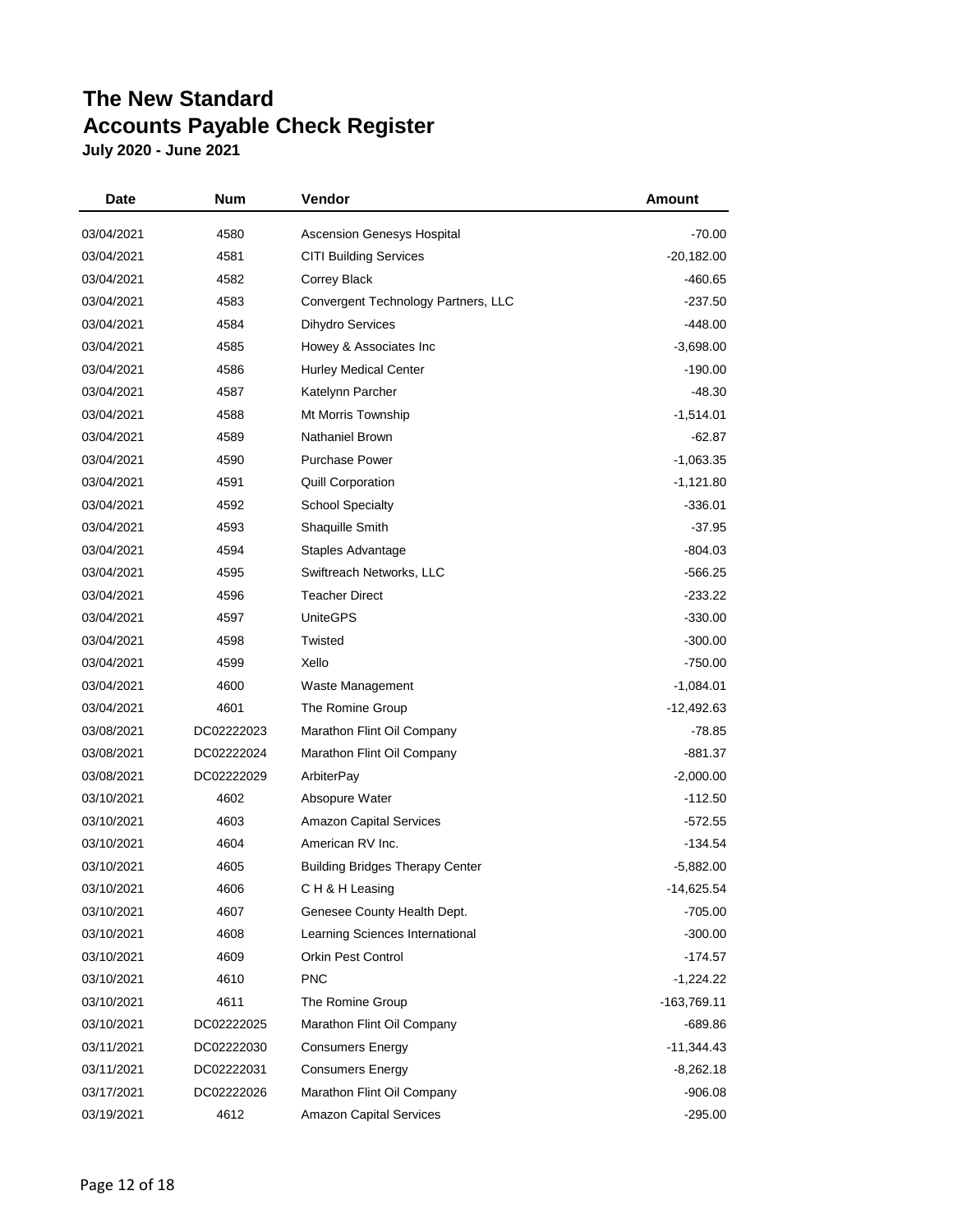| Date       | Num        | Vendor                                  | Amount       |
|------------|------------|-----------------------------------------|--------------|
| 03/19/2021 | 4613       | American RV Inc.                        | -115.83      |
| 03/19/2021 | 4614       | <b>Charter Technologies</b>             | -34,657.50   |
| 03/19/2021 | 4615       | <b>Cintas Corportation</b>              | $-240.51$    |
| 03/19/2021 | 4616       | City of Flint                           | $-2,039.86$  |
| 03/19/2021 | 4617       | Convergent Technology Partners, LLC     | $-47.50$     |
| 03/19/2021 | 4618       | Howey & Associates Inc                  | $-3,698.00$  |
| 03/19/2021 | 4619       | <b>Integrity Business Solutions</b>     | -447.91      |
| 03/19/2021 | 4620       | JD Lab                                  | -204.00      |
| 03/19/2021 | 4621       | Learning A-Z                            | $-2,774.12$  |
| 03/19/2021 | 4622       | Make It Pop Educational Consulting, LLC | $-3,750.00$  |
| 03/19/2021 | 4623       | Polar Bear Property Maintenance Co.     | $-4,000.00$  |
| 03/19/2021 | 4624       | <b>Purchase Power</b>                   | $-564.66$    |
| 03/19/2021 | 4625       | <b>Quill Corporation</b>                | $-396.54$    |
| 03/19/2021 | 4626       | Savvas Learning Company LLC             | $-496.21$    |
| 03/19/2021 | 4627       | <b>School Outfitters</b>                | $-9,803.78$  |
| 03/19/2021 | 4628       | <b>School Specialty</b>                 | $-249.15$    |
| 03/19/2021 | 4629       | Sonitrol Tri-County                     | -485.79      |
| 03/19/2021 | 4630       | Staples Advantage                       | $-2,356.18$  |
| 03/19/2021 | 4631       | <b>Teacher Direct</b>                   | -183.52      |
| 03/19/2021 | 4632       | The Romine Group                        | -53,134.79   |
| 03/19/2021 | 4633       | Twisted                                 | $-300.00$    |
| 03/19/2021 | 4634       | <b>UniteGPS</b>                         | $-330.00$    |
| 03/19/2021 | 4635       | CJ's Catering and Food Service          | -112,452.81  |
| 03/19/2021 | DC02222027 | Marathon Flint Oil Company              | -44.36       |
| 03/24/2021 | DC02222028 | Marathon Flint Oil Company              | $-548.18$    |
| 03/25/2021 | 4636       | American RV Inc.                        | $-217.87$    |
| 03/25/2021 | 4637       | Antio Harrison                          | $-1,500.00$  |
| 03/25/2021 | 4638       | <b>CITI Building Services</b>           | $-20,325.00$ |
| 03/25/2021 | 4639       | Comcast Business - 9628                 | $-629.00$    |
| 03/25/2021 | 4640       | Edgenuity Inc.                          | $-4,200.00$  |
| 03/25/2021 | 4641       | Harold Woodson                          | $-2,000.00$  |
| 03/25/2021 | 4642       | Howey & Associates Inc                  | $-258.50$    |
| 03/25/2021 | 4643       | Michelle Maurey                         | $-400.00$    |
| 03/25/2021 | 4644       | <b>Nathaniel Brown</b>                  | $-5,000.00$  |
| 03/25/2021 | 4645       | <b>Pitney Bowes</b>                     | -340.96      |
| 03/25/2021 | 4646       | Ricoh USA, Inc                          | $-76.46$     |
| 03/25/2021 | 4647       | Shekinal Rodgers-Martin                 | $-2,000.00$  |
| 03/25/2021 | 4648       | <b>Trugreen Processing Center</b>       | $-1,043.00$  |
| 03/25/2021 | 4649       | Xello                                   | $-1,550.00$  |
| 03/25/2021 | 4650       | Comcast Business - 9623                 | $-1,254.00$  |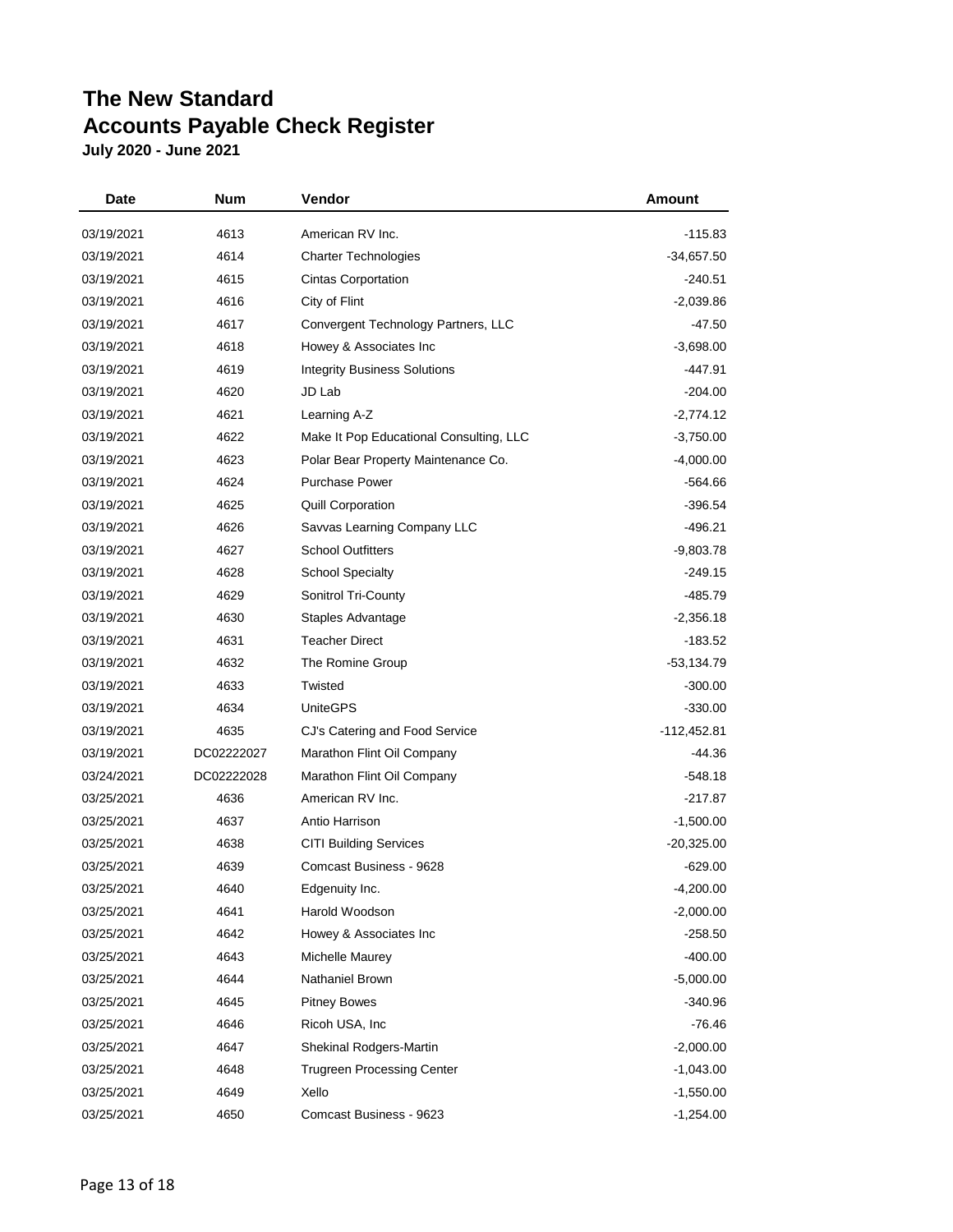| Date       | Num        | Vendor                                  | Amount        |
|------------|------------|-----------------------------------------|---------------|
| 03/25/2021 | 4651       | The Romine Group                        | -144,000.00   |
| 04/05/2021 | DC04052021 | Marathon Flint Oil Company              | $-371.83$     |
| 04/07/2021 | 4652       | Absopure Water                          | $-618.50$     |
| 04/07/2021 | 4653       | American RV Inc.                        | -103.34       |
| 04/07/2021 | 4654       | CH & H Leasing                          | -14,625.54    |
| 04/07/2021 | 4655       | Dihydro Services                        | -448.00       |
| 04/07/2021 | 4656       | Konica Minolta Premier Finance          | $-921.34$     |
| 04/07/2021 | 4657       | Mt Morris Township                      | $-1,653.51$   |
| 04/07/2021 | 4658       | Mutual of Omaha                         | $-5,832.66$   |
| 04/07/2021 | 4659       | <b>PNC</b>                              | $-1,570.28$   |
| 04/07/2021 | 4660       | <b>Quill Corporation</b>                | $-359.45$     |
| 04/07/2021 | 4661       | Waste Management                        | $-2,646.47$   |
| 04/07/2021 | 4662       | <b>Winston Britton</b>                  | $-2,500.00$   |
| 04/07/2021 | 4663       | <b>TRG Aetna Health</b>                 | $-47,972.12$  |
| 04/07/2021 | 4664       | <b>Charter Technologies</b>             | $-23,467.28$  |
| 04/12/2021 | 4665       | Delta Holdings, LLC                     | $-51,992.50$  |
| 04/13/2021 | DC04132021 | <b>Consumers Energy</b>                 | $-16,862.26$  |
| 04/14/2021 | 4666       | <b>Amazon Capital Services</b>          | $-3,752.10$   |
| 04/14/2021 | 4667       | <b>BSN Sports</b>                       | -176.40       |
| 04/14/2021 | 4668       | <b>Building Bridges Therapy Center</b>  | $-7,367.00$   |
| 04/14/2021 | 4669       | <b>CITI Building Services</b>           | $-1,440.00$   |
| 04/14/2021 | 4670       | Correy Black                            | $-1,348.20$   |
| 04/14/2021 | 4671       | Genesee Intermediate School District    | $-62.00$      |
| 04/14/2021 | 4672       | Glen Rupert                             | $-32.50$      |
| 04/14/2021 | 4673       | Jim Wood                                | $-32.50$      |
| 04/14/2021 | 4674       | <b>Kenneth Miller</b>                   | $-750.00$     |
| 04/14/2021 | 4675       | Make It Pop Educational Consulting, LLC | $-2,000.00$   |
| 04/14/2021 | 4676       | <b>Orkin Pest Control</b>               | -174.57       |
| 04/14/2021 | 4677       | Ricoh USA, Inc.                         | $-934.40$     |
| 04/14/2021 | 4678       | S & N Hydro Seeding                     | $-7,920.00$   |
| 04/14/2021 | 4679       | <b>Steve Muenzer</b>                    | $-32.50$      |
| 04/14/2021 | 4680       | <b>Teacher Direct</b>                   | $-390.82$     |
| 04/14/2021 | 4681       | <b>UniteGPS</b>                         | $-330.00$     |
| 04/14/2021 | 4682       | <b>TML Lock and Safe</b>                | -159.00       |
| 04/14/2021 | 4683       | The Romine Group                        | $-12,702.47$  |
| 04/14/2021 | 4684       | The Romine Group                        | $-151,708.51$ |
| 04/19/2021 | DC04192021 | Marathon Flint Oil Company              | $-931.18$     |
| 04/21/2021 | 4685       | Absopure Water                          | $-85.00$      |
| 04/21/2021 | 4686       | <b>Amazon Capital Services</b>          | $-2,933.99$   |
| 04/21/2021 | 4687       | Ascension Genesys Hospital              | $-70.00$      |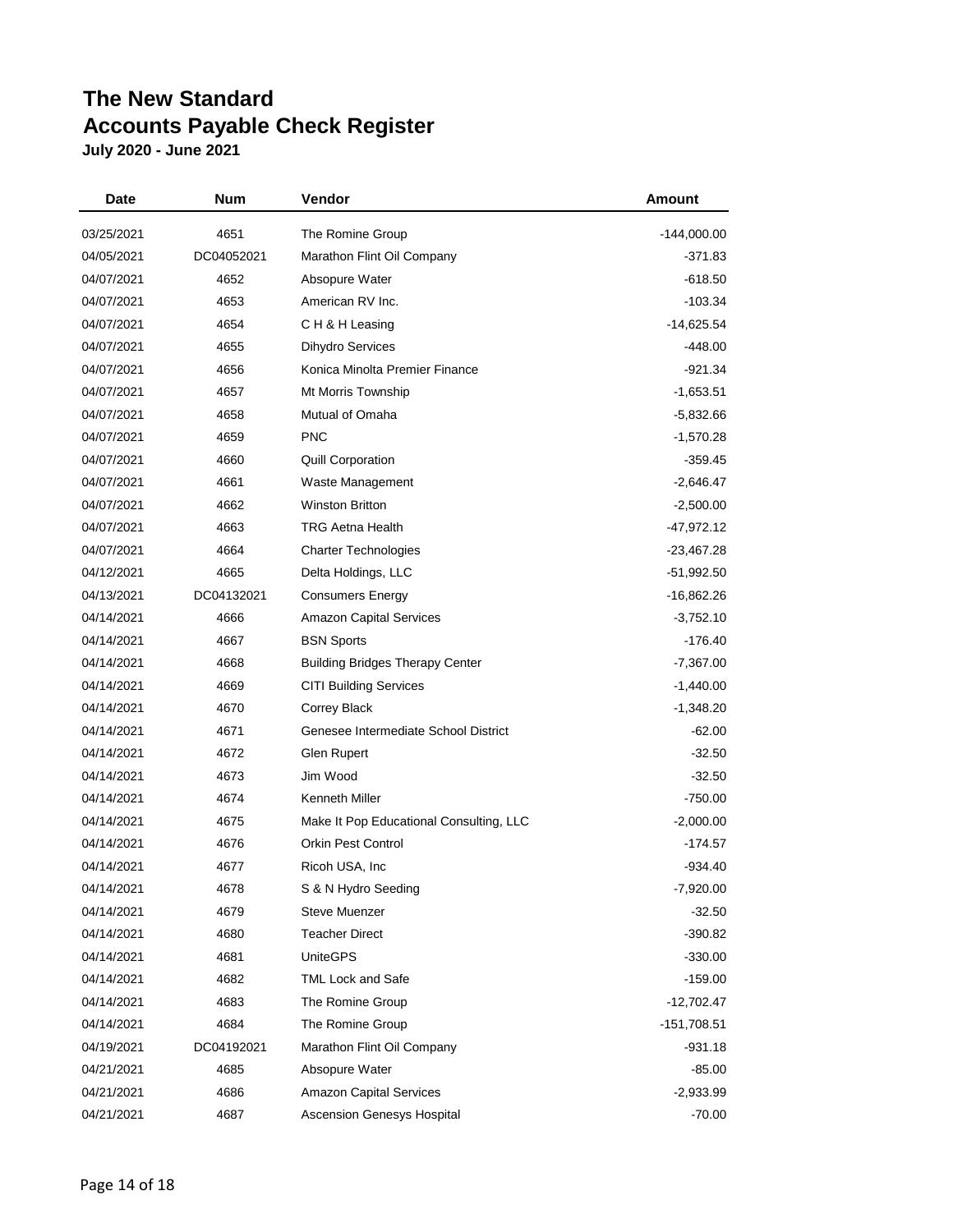| <b>Date</b> | Num        | Vendor                                  | Amount        |
|-------------|------------|-----------------------------------------|---------------|
| 04/21/2021  | 4688       | <b>BSN Sports</b>                       | -1,546.85     |
| 04/21/2021  | 4689       | <b>Charter Technologies</b>             | $-23,792.25$  |
| 04/21/2021  | 4690       | <b>Cintas Corportation</b>              | $-222.85$     |
| 04/21/2021  | 4691       | <b>CITI Building Services</b>           | $-20,825.00$  |
| 04/21/2021  | 4692       | City of Flint                           | $-2,772.94$   |
| 04/21/2021  | 4693       | Comcast Business - 9623                 | $-1,254.00$   |
| 04/21/2021  | 4694       | Comcast Business - 9628                 | $-322.92$     |
| 04/21/2021  | 4695       | Convergent Technology Partners, LLC     | $-261.25$     |
| 04/21/2021  | 4696       | Lynn Czape                              | $-17.50$      |
| 04/21/2021  | 4697       | Make It Pop Educational Consulting, LLC | $-3,750.00$   |
| 04/21/2021  | 4698       | <b>MEI Total Elevator Solutions</b>     | $-150.17$     |
| 04/21/2021  | 4699       | Michigan Youth Basketball               | $-1,250.00$   |
| 04/21/2021  | 4700       | NJHS/NASSP                              | $-385.00$     |
| 04/21/2021  | 4701       | Polar Bear Property Maintenance Co.     | $-4,000.00$   |
| 04/21/2021  | 4702       | <b>Purchase Power</b>                   | $-603.60$     |
| 04/21/2021  | 4703       | Ricoh USA, Inc.                         | $-86.48$      |
| 04/21/2021  | 4704       | Twisted                                 | $-300.00$     |
| 04/21/2021  | 4705       | <b>Pitney Bowes</b>                     | $-285.69$     |
| 04/21/2021  | 4706       | The Romine Group                        | -53,134.70    |
| 04/26/2021  | DC04262021 | Marathon Flint Oil Company              | $-628.00$     |
| 04/28/2021  | 4707       | Angela Paddock                          | $-172.50$     |
| 04/28/2021  | 4708       | <b>Charter Technologies</b>             | $-2,461.89$   |
| 04/28/2021  | 4709       | CJ's Catering and Food Service          | $-71,386.43$  |
| 04/28/2021  | 4710       | Mutual of Omaha                         | $-5,785.60$   |
| 04/28/2021  | 4711       | Staples Advantage                       | $-119.66$     |
| 04/28/2021  | 4712       | The Great Put On, Inc.                  | $-607.00$     |
| 04/28/2021  | 4713       | The Romine Group                        | $-144,000.00$ |
| 04/28/2021  | 4714       | <b>TML Lock and Safe</b>                | $-1,330.00$   |
| 05/03/2021  | 4715       | <b>Bodies Best Friend</b>               | $-350.00$     |
| 05/03/2021  | DC04262022 | Marathon Flint Oil Company              | $-691.30$     |
| 05/06/2021  | 4716       | Absopure Water                          | $-590.15$     |
| 05/06/2021  | 4717       | CH & H Leasing                          | $-14,625.54$  |
| 05/06/2021  | 4718       | CJ's Catering and Food Service          | $-68,086.72$  |
| 05/06/2021  | 4719       | <b>Dihydro Services</b>                 | -448.00       |
| 05/06/2021  | 4720       | <b>Edulink Systems</b>                  | $-714.00$     |
| 05/06/2021  | 4721       | Katie Nowakowski                        | $-126.14$     |
| 05/06/2021  | 4722       | Kayla Shepard                           | $-500.00$     |
| 05/06/2021  | 4723       | Michelle Maurey                         | $-200.00$     |
| 05/06/2021  | 4724       | Mt Morris Township                      | $-1,838.01$   |
| 05/06/2021  | 4725       | Orkin Pest Control                      | $-174.57$     |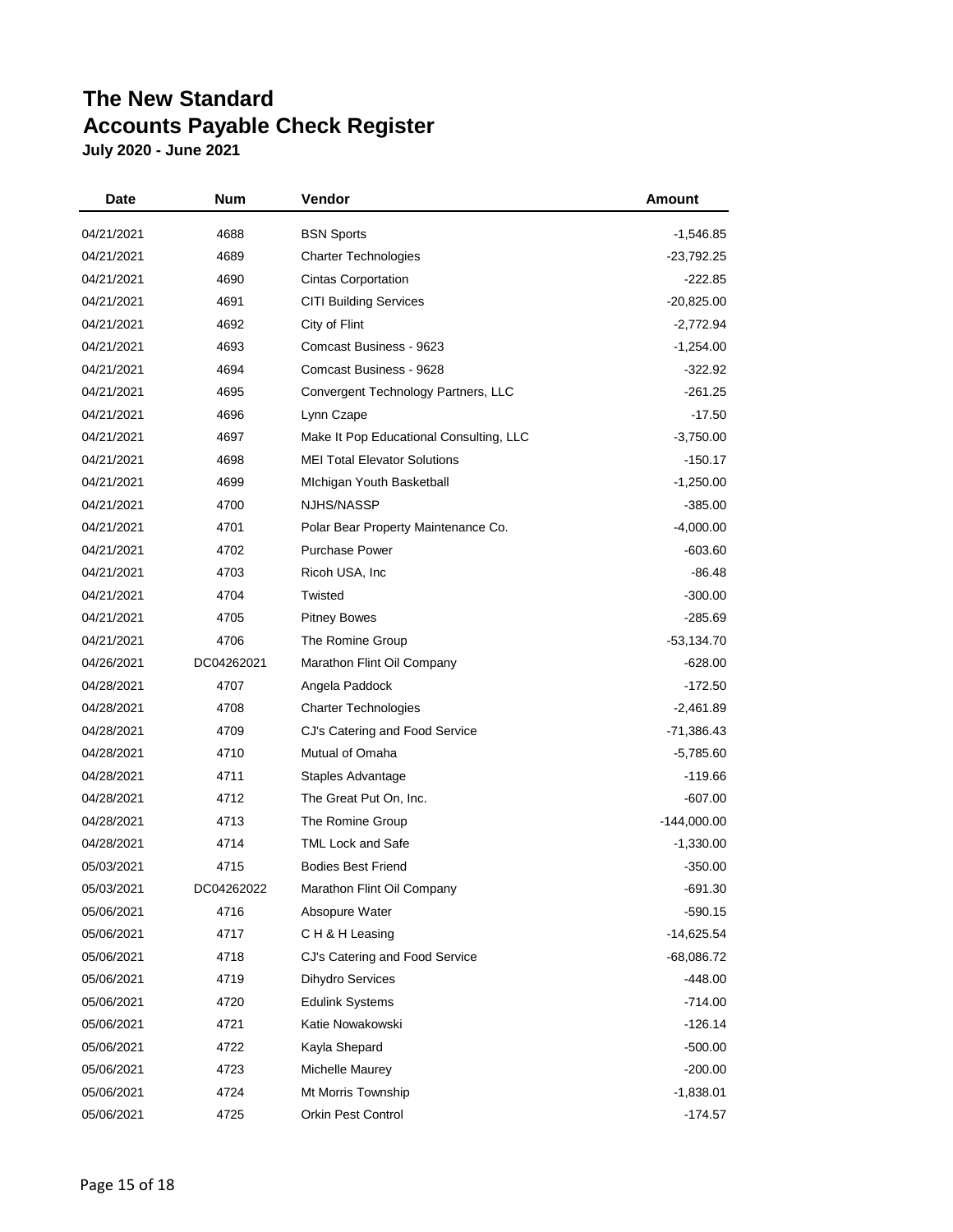| Date       | Num        | Vendor                                  | Amount       |
|------------|------------|-----------------------------------------|--------------|
| 05/06/2021 | 4726       | <b>Quill Corporation</b>                | $-994.63$    |
| 05/06/2021 | 4727       | Ricoh USA, Inc.                         | -451.43      |
| 05/06/2021 | 4728       | Shekinal Rodgers-Martin                 | $-1,250.00$  |
| 05/06/2021 | 4729       | Staples Advantage                       | $-31.05$     |
| 05/06/2021 | 4730       | <b>Teacher Direct</b>                   | $-58.80$     |
| 05/06/2021 | 4731       | <b>TRG Aetna Health</b>                 | -47,235.45   |
| 05/06/2021 | 4732       | <b>UniteGPS</b>                         | $-330.00$    |
| 05/06/2021 | 4733       | Waste Management                        | $-1,709.54$  |
| 05/10/2021 | DC04262023 | Marathon Flint Oil Company              | $-702.81$    |
| 05/12/2021 | 4734       | Absopure Water                          | $-282.25$    |
| 05/12/2021 | 4735       | <b>Amazon Capital Services</b>          | -1,656.06    |
| 05/12/2021 | 4736       | <b>Building Bridges Therapy Center</b>  | $-5,032.50$  |
| 05/12/2021 | 4737       | <b>Midwest Substitute Staffing</b>      | $-1,860.00$  |
| 05/12/2021 | 4738       | S & N Hydro Seeding                     | -600.00      |
| 05/12/2021 | 4739       | The Romine Group                        | -13,541.52   |
| 05/12/2021 | 4740       | The Romine Group                        | -179,655.36  |
| 05/17/2021 | DC04262024 | Marathon Flint Oil Company              | -476.25      |
| 05/20/2021 | 4741       | <b>Amazon Capital Services</b>          | $-267.00$    |
| 05/20/2021 | 4742       | <b>CITI Building Services</b>           | $-20,050.00$ |
| 05/20/2021 | 4743       | City of Flint                           | $-2,352.76$  |
| 05/20/2021 | 4744       | CJ's Catering and Food Service          | -67,895.47   |
| 05/20/2021 | 4745       | Comcast Business - 9623                 | $-1,254.00$  |
| 05/20/2021 | 4746       | Comcast Business - 9628                 | $-318.30$    |
| 05/20/2021 | 4747       | Kidd Company                            | $-35.00$     |
| 05/20/2021 | 4748       | Konica Minolta Premier Finance          | -438.73      |
| 05/20/2021 | 4749       | Make It Pop Educational Consulting, LLC | $-3,750.00$  |
| 05/20/2021 | 4750       | Michigan Window Tinting & Fine Arts     | $-300.00$    |
| 05/20/2021 | 4751       | Polar Bear Property Maintenance Co.     | $-4,000.00$  |
| 05/20/2021 | 4752       | <b>Purchase Power</b>                   | $-251.00$    |
| 05/20/2021 | 4753       | Reliable Air Filter, LLC                | -315.84      |
| 05/20/2021 | 4754       | <b>School Specialty</b>                 | $-1,062.20$  |
| 05/20/2021 | 4755       | The Great Put On, Inc.                  | -744.00      |
| 05/20/2021 | 4756       | The Romine Group                        | $-53,134.66$ |
| 05/20/2021 | 4757       | <b>Trugreen Processing Center</b>       | $-1,043.70$  |
| 05/20/2021 | 4758       | Twisted                                 | $-300.00$    |
| 05/20/2021 | 4759       | <b>Valley Tent Rental</b>               | $-400.00$    |
| 05/20/2021 | 4760       | Genesee Intermediate School District    | $-372.00$    |
| 05/20/2021 | 4761       | <b>Integrity Business Solutions</b>     | $-749.25$    |
| 05/20/2021 | 4762       | <b>Midwest Substitute Staffing</b>      | $-775.00$    |
| 05/20/2021 | 4763       | T-Mobile                                | $-3,041.35$  |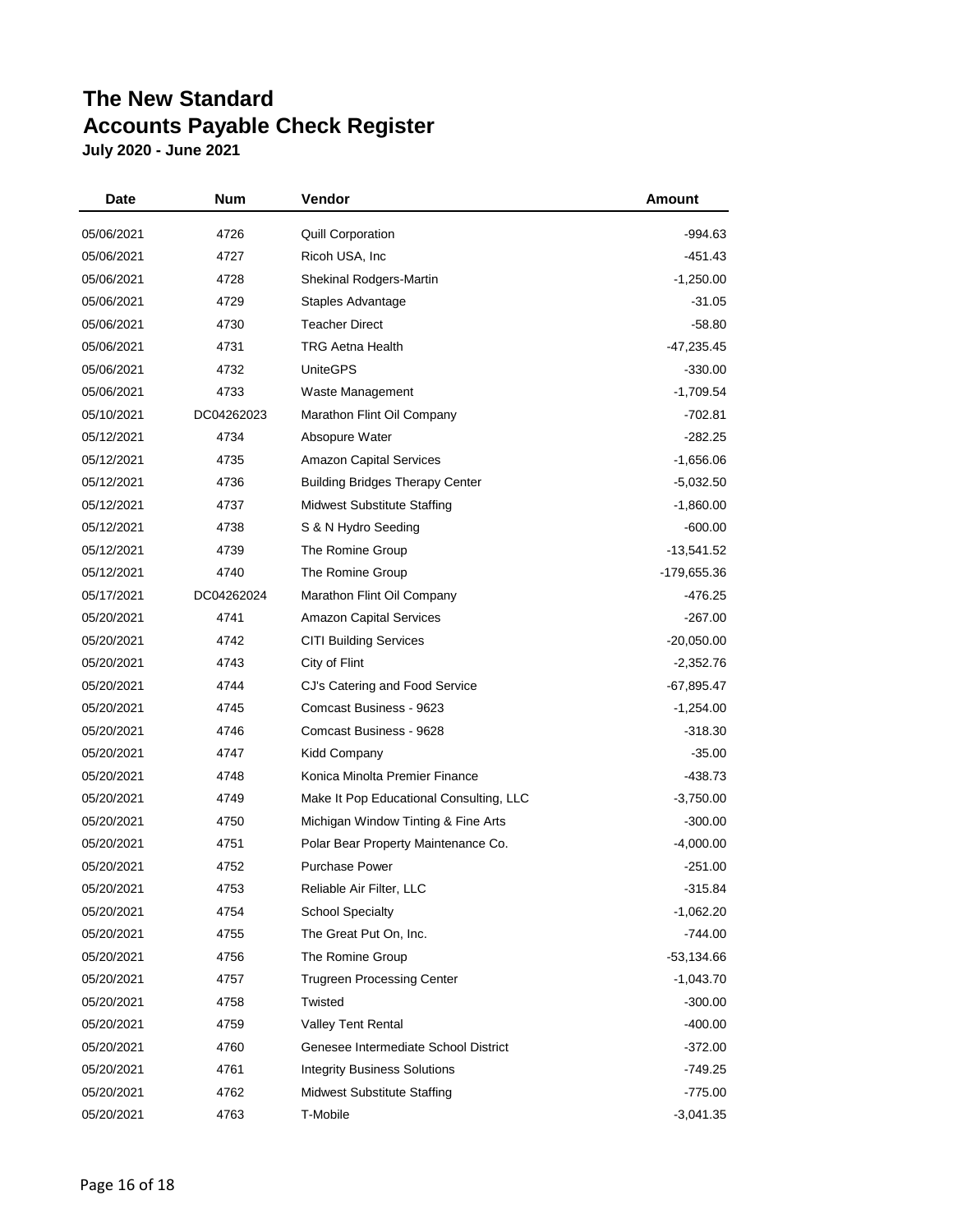| <b>Date</b> | Num        | Vendor                                 | Amount        |
|-------------|------------|----------------------------------------|---------------|
| 05/20/2021  | 4764       | The Great Put On, Inc.                 | $-136.00$     |
| 05/24/2021  | DC04262025 | Marathon Flint Oil Company             | $-436.72$     |
| 05/25/2021  | ACH        | <b>Consumers Energy</b>                | $-9,849.94$   |
| 05/25/2021  | ACH        | <b>Consumers Energy</b>                | $-3,171.11$   |
| 05/27/2021  | 4765       | American RV Inc.                       | $-1,416.98$   |
| 05/27/2021  | 4766       | Macomb Mechanical, Inc.                | $-5,528.00$   |
| 05/27/2021  | 4767       | Michelle Maurey                        | $-200.00$     |
| 05/27/2021  | 4768       | <b>MLive Media Group</b>               | $-228.40$     |
| 05/27/2021  | 4769       | <b>PNC</b>                             | $-3,633.30$   |
| 05/27/2021  | 4770       | Ricoh USA, Inc.                        | $-95.91$      |
| 05/27/2021  | 4771       | The Romine Group                       | $-150,000.00$ |
| 05/28/2021  | 4772       | Delta Holdings, LLC                    | $-51,992.50$  |
| 06/01/2021  | DC06012021 | Marathon Flint Oil Company             | -844.47       |
| 06/02/2021  | 4773       | <b>Brandon Brooks</b>                  | $-25.00$      |
| 06/02/2021  | 4774       | Harold Woodson                         | $-1,250.00$   |
| 06/04/2021  | 4775       | <b>Amazon Capital Services</b>         | -744.13       |
| 06/04/2021  | 4776       | American Sewer Cleaners                | $-145.00$     |
| 06/04/2021  | 4777       | <b>Dihydro Services</b>                | $-448.00$     |
| 06/04/2021  | 4778       | Genesee Intermediate School District   | $-62.00$      |
| 06/04/2021  | 4779       | Konica Minolta Premier Finance         | -460.67       |
| 06/04/2021  | 4780       | Mt Morris Township                     | $-1,732.26$   |
| 06/04/2021  | 4781       | National Charter Schools Institute     | $-950.00$     |
| 06/04/2021  | 4782       | Ricoh USA, Inc.                        | -451.43       |
| 06/04/2021  | 4783       | Staples Advantage                      | $-246.48$     |
| 06/04/2021  | 4784       | T-Mobile                               | $-1,080.00$   |
| 06/04/2021  | 4785       | <b>UniteGPS</b>                        | $-330.00$     |
| 06/04/2021  | 4786       | <b>TRG Aetna Health</b>                | $-46,498.78$  |
| 06/04/2021  | 4787       | Waste Management                       | $-1,722.88$   |
| 06/07/2021  | DC04262027 | Marathon Flint Oil Company             | -472.63       |
| 06/07/2021  | DC06072021 | <b>PNC</b>                             | $-3,633.30$   |
| 06/14/2021  | 4788       | The Romine Group                       | -170,596.06   |
| 06/14/2021  | DC04262026 | Marathon Flint Oil Company             | -420.03       |
| 06/15/2021  | <b>ACH</b> | <b>Consumers Energy</b>                | $-10,157.28$  |
| 06/15/2021  | ACH        | <b>Consumers Energy</b>                | $-1,732.00$   |
| 06/18/2021  | 4789       | Absopure Water                         | $-293.50$     |
| 06/18/2021  | 4790       | <b>Amazon Capital Services</b>         | $-635.93$     |
| 06/18/2021  | 4791       | <b>American Sewer Cleaners</b>         | $-105.00$     |
| 06/18/2021  | 4792       | <b>Brandon Brooks</b>                  | $-133.31$     |
| 06/18/2021  | 4793       | <b>Building Bridges Therapy Center</b> | $-5,527.50$   |
| 06/18/2021  | 4794       | CH & H Leasing                         | $-14,625.54$  |